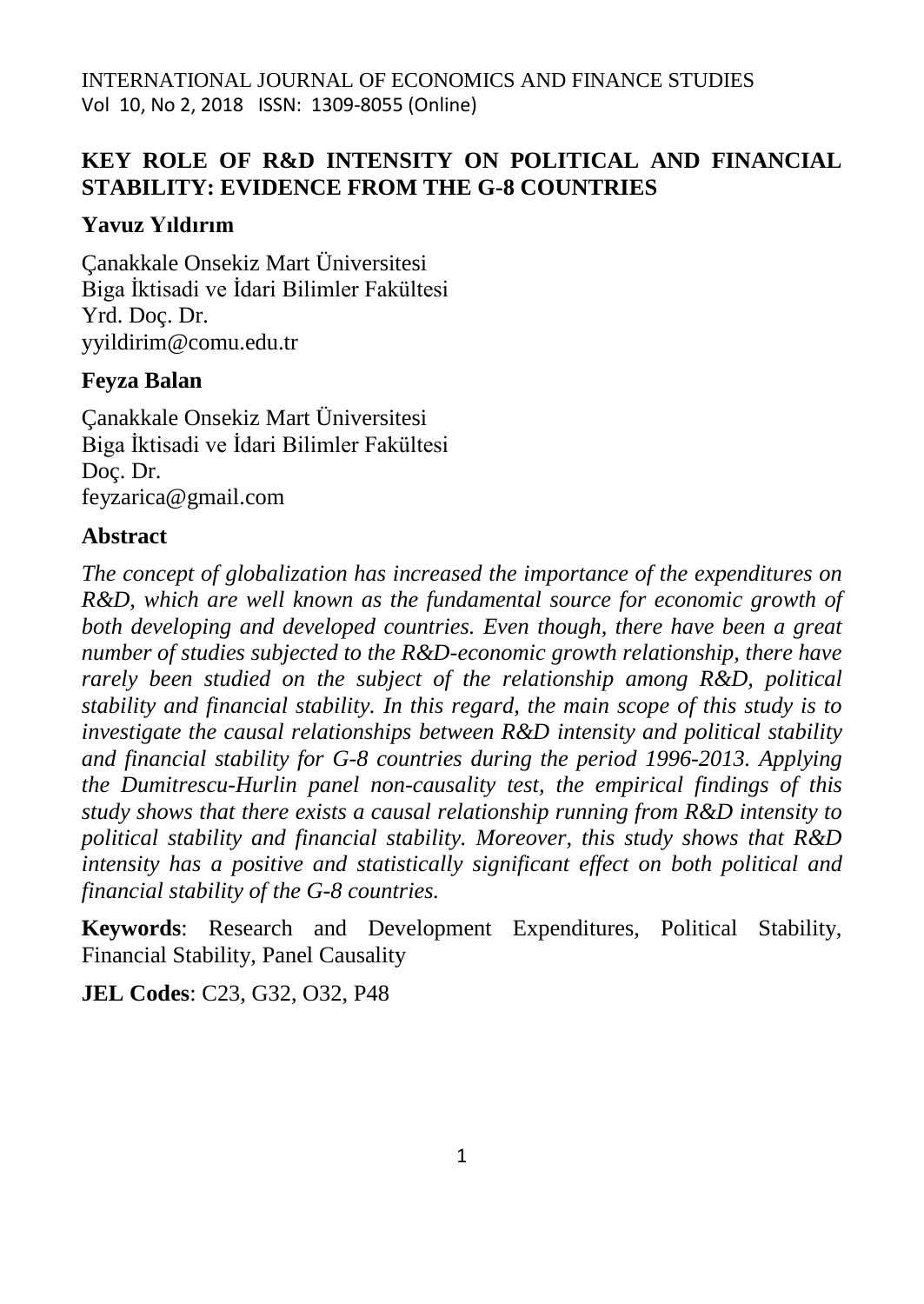# **SİYASAL ve FİNANSAL İSTİKRARIN SAĞLANMASINDA AR-GE YOĞUNLUĞUNUN TEMEL ROLÜ ÖZET**

*Küreselleşme kavramı, AR-GE harcamalarının önemini arttırmıştır. AR-GE hem gelişmiş hem de gelişmekte olan ülkelerin ekonomik büyümesinin temel kaynağı olarak bilinmektedir. AR-GE-ekonomik büyüme arasındaki ilişkinin araştırılması hususunda pek çok çalışma olmasına rağmen, AR-GE ile finansal istikrar ve siyasi istikrar arasındaki ilişki nadiren incelenmiştir. Bu bağlamda, bu çalışmanın temel amacı, 1996-2013 dönemleri arasında G-8 ülkelerinin AR-GE, finansal istikrar ve siyasi istikrar arasındaki nedensellik ilişkilerini Dumitrescu-Hurlin'in panel nedensellik testini kullanarak araştırmaktır. Test sonuçları tek yönlü bir nedensellik ilişkisi vermektedir ki bu da AR-GE yoğunluğundan finansal istikrar ve siyasi istikrar yönüne doğrudur. Ayrıca, Ar-Ge yoğunluğunun G-8 ülkelerinin hem siyasi hem de finansal istikrarı üzerinde pozitif ve istatistiksel olarak anlamlı bir etkiye sahip olduğu bulunmuştur.*

**Anahtar Kelimeler**: Araştırma ve Geliştirme Harcamaları, Siyasi İstikrar , Finansal İstikrar, Panel Panel Nedensellik

**Alan Tanımı**: İktisat (Ekonomik Büyüme)

**JEL Codes**: C23, G32, O32, P48

# **1. Introduction**

Sustained economic growth has been high in the list of priorities of both developed and developing nations because, economic growth is the most powerful instrument for increasing productivity arising from technological innovation, attributing to the accumulation of human and physical capital, reducing poverty and improving the quality of life. Hence, determinants affecting economic growth are important.

The three pioneers of the neoclassical growth model, Ramsey (1928), Solow (1956) and Swan (1956) suggest that the long-run rate of growth of aggregate capital depends on exogenous technological change and population growth rate. But, these growth models are heavily criticized because they assume the exogeneity of technological growth rate, along with the labor force growth rate (Güloğlu and Tekin, 2012).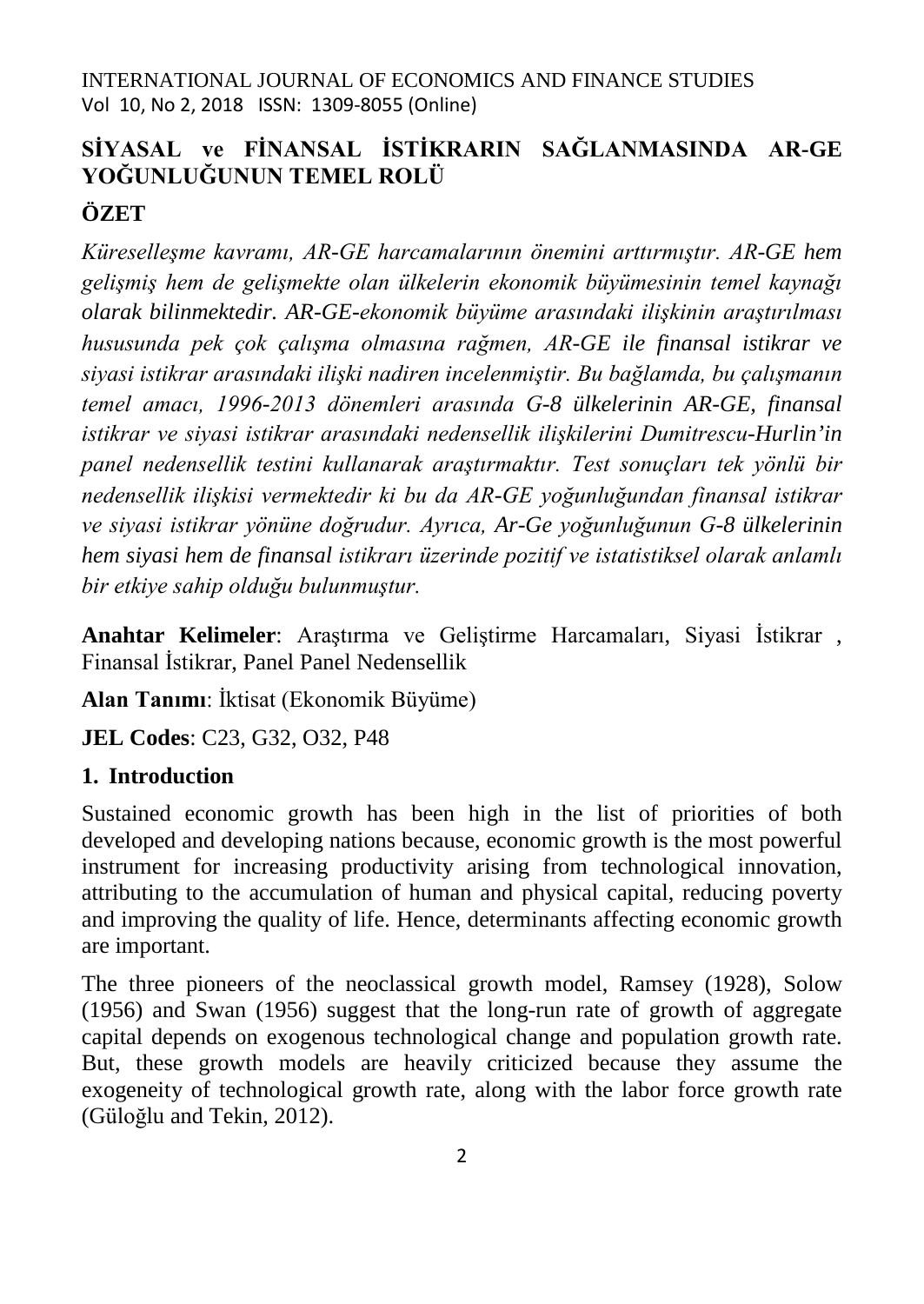On the other hand, the new growth theory, following the pioneering works of Romer (1986), Lucas (1988) and Grossman and Helpman (1991), emphasizes that economic growth results from the increasing returns associated with knowledge and therefore views technological progress as a product of economic activity (Cortright 2001).

Following the new growth theory which is focused on the role of technological change in the process of economic growth, along with the design and the efficiency of Research and Development (R&D) and innovation policies, there have been many theoretical and empirical works investigating the relation of technological development-economic growth. In general, the findings of these works shows that there is a significant and positive relationship between technological development and economic growth (Lichtenberg, 1992; Freire-Sereini, 1999; Bassanini and Scarpetta, 2001; Saraç, 2009; Korkmaz, 2010; Horvath, 2011; Güloğlu and Tekin, 2012; Özcan and Arı, 2014; Inekwe, 2014). However, relationship between technological advancement and both political and financial stability/risk has been rarely studied. This study attempts to fill this gap, and thus aims to analyze the causal relations among R&D intensity, political stability and financial stability in G8 countries empirically for the period 1996 and 2013. To test the causal relationships among the variables we apply the Granger non-causality test for heterogeneous panel data developed by Dumitrescu and Hurlin (2012) whose test statistic depends on the individual Wald statistics of Granger non-causality averaged across the cross-section units.

This paper is structured five sections. The second section provides a short survey of the related empirical literature. The third section presents the way the variables are defined and specifies the sources of data, before introducing the panel Granger causality testing methodology employed in the study. Next, in the fourth section, we present the findings of our Granger causality test results. The final section concludes the paper.

# **2. The Relationship between R&D, Political Stability and Financial Stability: Short Survey of the Literature**

There have been insufficient number of empirical studies that were conducted to examine the relation of technological development, political and financial stability. For example, Waguespack et al. (2005) examined the effect of national political institutions on patent application rates for 32 Latin American nations from 1973 to 1999. According to the results, political stability significantly influences patent application rates.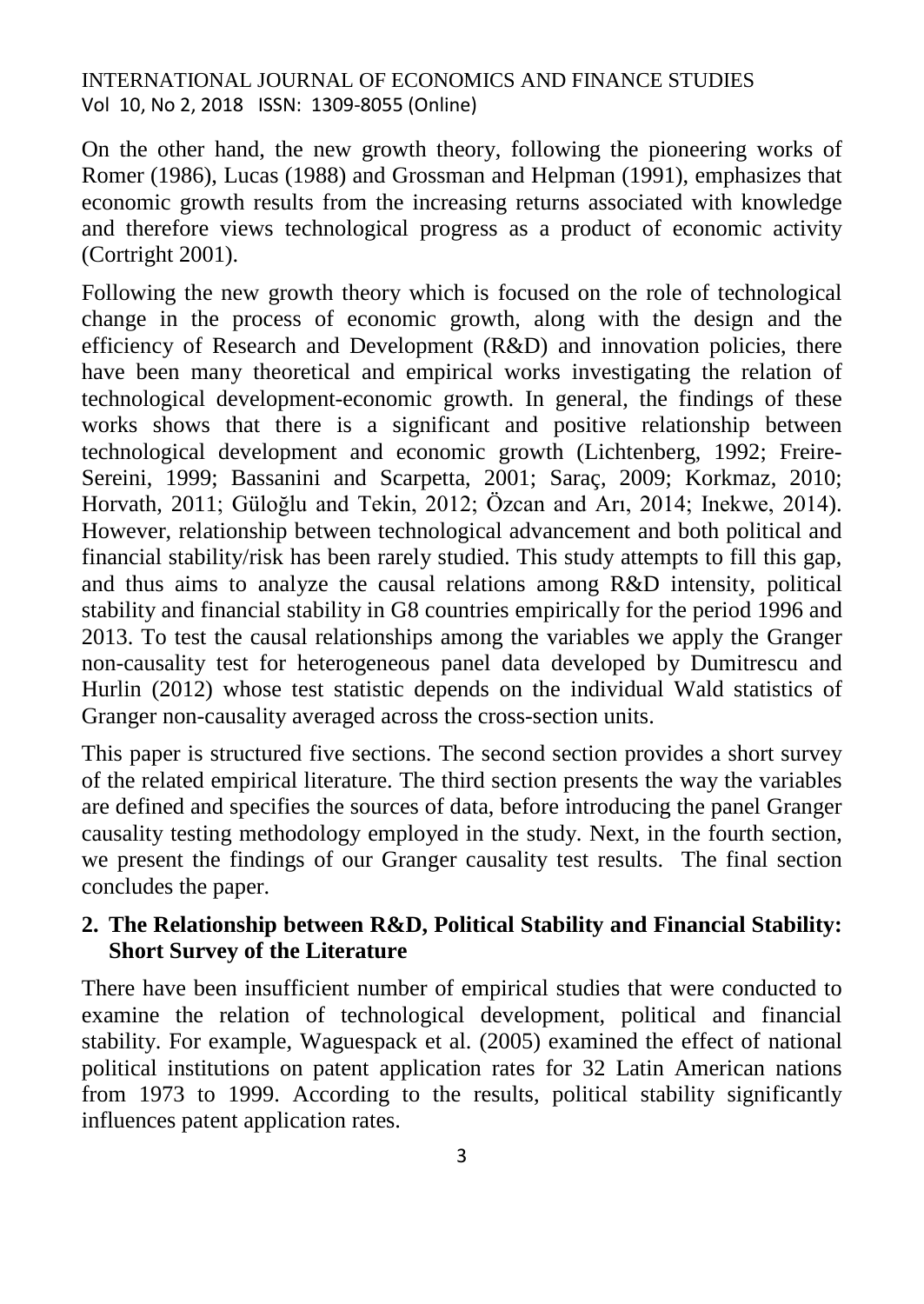Varsakelis (2006) investigated the relationship between the quality of education and of political institutions and national innovation activity for a sample of 29 countries during the period 1995-2000. As a result of analysis with panel data, the quality of education and the efficiency of governmental institutions affect innovative productivity, which is proxied by the patent applications made by residents of a country. Furthermore, the empirical results suggested that the R&D expenditure intensity is statistically significantly associated with higher levels of the knowledge production function.

Similarly, Ductor and Grechyna (2013) concluded that technological development in both the financial and real sectors are proportionally necessary for stable and balanced economic growth.

Moreover, Masino (2015) analyzed the impact of macroeconomic instability on private innovative investment in the form of R&D in a mixed panel of 44 countries from 1994 to 2008. Using the fixed-effects estimator, the study concluded that there exists a negative relationship between private innovation incentives and real, political and monetary instability those are used as proxy variables for macroeconomic instability.

The current study is an attempt to enrich the literature by examining possible causal relations among political stability and financial stability in G8 countries during the period 1996-2013.

Figure [1](#page-3-0) shows  $R&D$  intensity<sup>1</sup> of the nations included in this paper.



 $\overline{a}$ 

Source: World Bank, World Development Indicators, [http://data.worldbank.org/indicator.](http://data.worldbank.org/indicator) [Retrieved May 21, 2015]

<span id="page-3-0"></span><sup>&</sup>lt;sup>1</sup> R&D intensity is measured as the ratio of amount of R&D expenditures to GDP.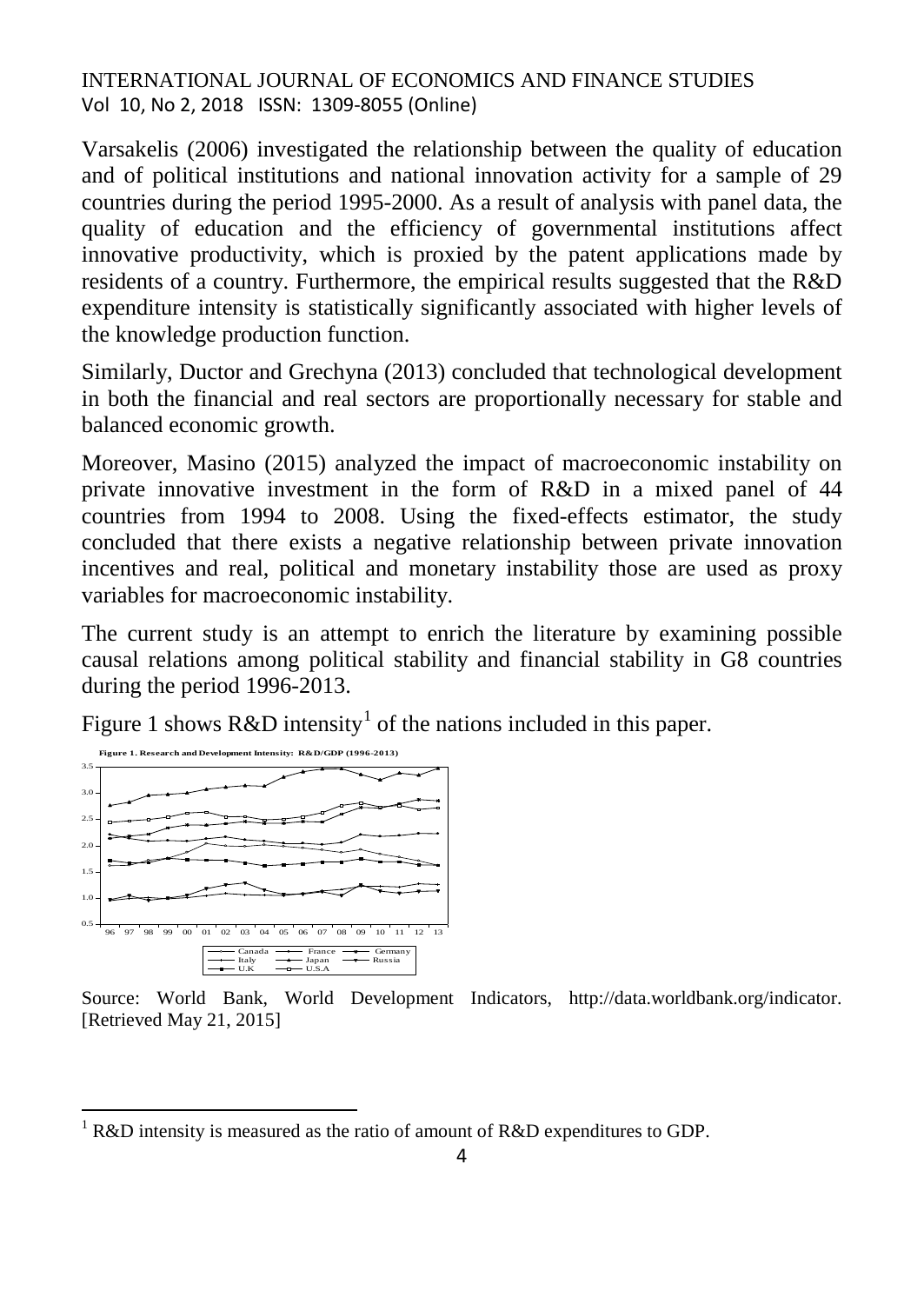During this period, Japan has the highest R&D intensity rate (average 3%) among the G-8 countries. The USA, Germany and France follow Japan, respectively. On the other hand, both Italy and Russia have the lowest R&D intensity rate averaging around 1%.

Political stability index for each country taken from International Country Risk Guide (ICRG) is shown in figure 2. While, on average, Canada has the highest political stability score, the country has the lowest stability score is Russia. In addition, Russia's volatility of score of political stability is the highest compared to that of other countries.



Source: PRS Group, ICRG Methodology, The Political Risk Rating, [http://www.icrgonline.com/page.aspx?page=icrgmethods,](http://www.icrgonline.com/page.aspx?page=icrgmethods) [Retrieved May 21, 2015].

Financial stability score of these countries are shown in Figure 3 below. While, Japan has the highest financial stability score, the USA has the lowest financial stability score in the average.



Source: PRS Group, ICRG Methodology, the Financial Risk Rating, from [http://www.icrgonline.com/page.aspx?page=icrgmethods,](http://www.icrgonline.com/page.aspx?page=icrgmethods) [Retrieved May 21, 2015].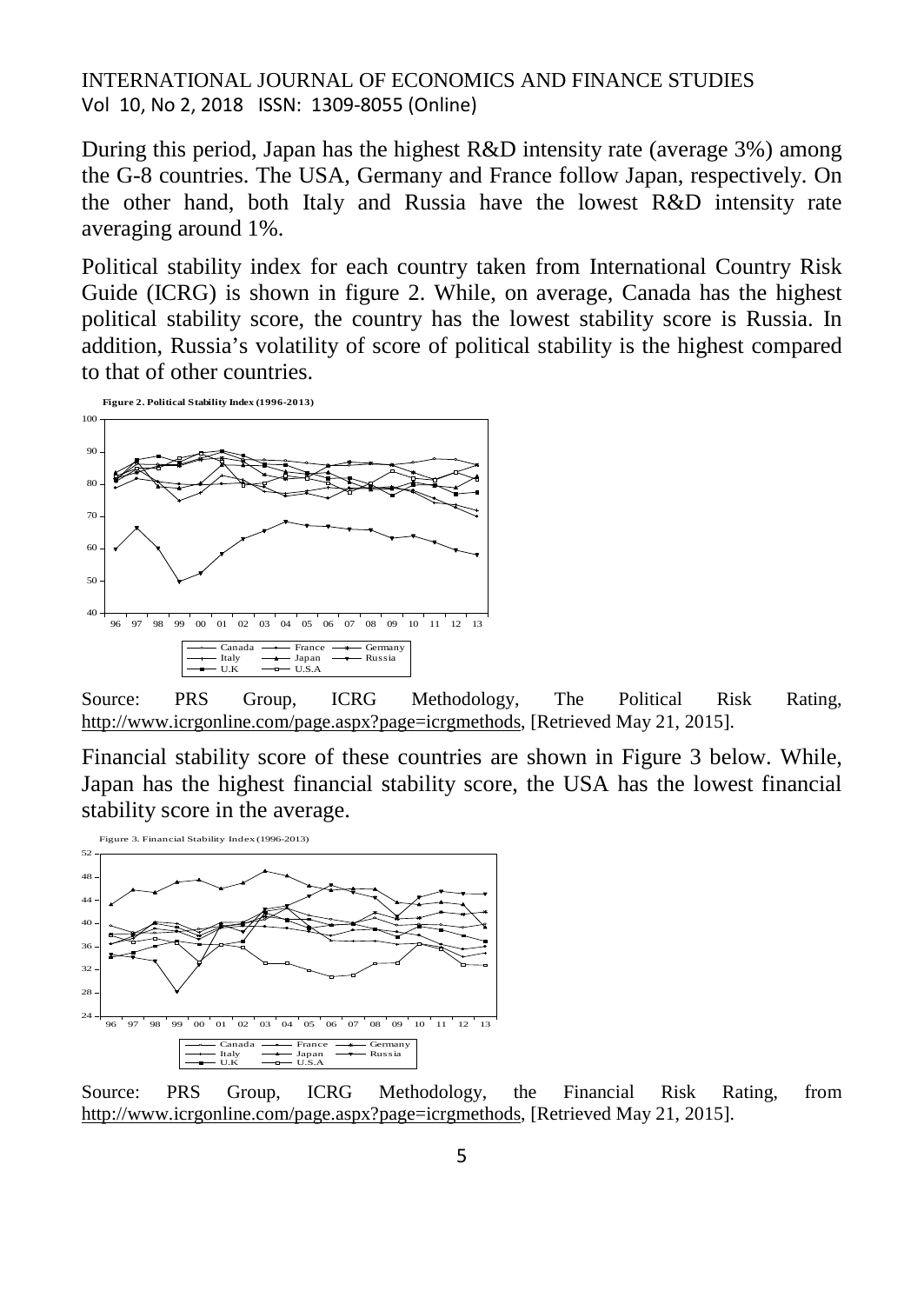# **3. Methodology**

Given the features of the data, which constitute a panel with  $N=8$  countries<sup>[2](#page-5-0)</sup> over T=18 years from 1996 to 2013, we apply panel techniques to test for causality between R&D intensity and political and financial stability. Before conducting the causality test between the variables of interest, it is necessary to perform crosssection dependency and unit root tests.

# **3.1. Panel Unit Root Test**

Pesaran (2006) showed that ignoring cross-section dependency causes substantial bias and size distortions in estimation of the relationship between two variables. This study investigates the presence of cross-sectional dependence across G-8 countries via Breusch and Pagan (1980)'s  $CD_{BP}$  test.  $CD_{BP}$  test is useful when N is fixed and T goes to infinity. Hence according to the results of  $CD_{BP}$  test statistic, it will be decided whether there exists cross-sectional dependence across G-8 countries.

Aftermath of the determining the presence of cross-sectional dependency, it is necessary to control whether there exists unit root in the panel series in order to obtain unbiased inferences. Therefore, this study performs the panel stationarity tests  $Z_A^{SPC}$  and  $Z_A^{AA}$  proposed by Hadri and Kurozumi (2012) that take into account both the serial correlation and cross-sectional dependence and that can also be used in which both T<N and T>N.

Hadri and Kurozumi (2012) consider the following model:

$$
y_{it} = z_i \delta_i + f_t \cdot y_i + \varepsilon_{it}
$$
, for  $i = 1, 2, ..., N$ , and  $t = 1, 2, ..., T$  (1)

where  $z_i$  is deterministic,  $z_i \delta_i$  is the individual effect while  $f_i$  is a one-dimensional unobserved common factor,  $\gamma_i$  is the loading factor, and  $\varepsilon_i$  is the individualspecific error with an AR(p) process.

For the correction of cross-sectional dependence, for each *i*, Hadri and Kurozumi (2012) regress  $y_i$  on  $w_i = [z_i^T, \overline{y}_i, \overline{y}_{i-1}, \dots, \overline{y}_{i-p}]$  and construct the following test statistic:

<span id="page-5-0"></span> $\overline{a}$  $2^2$  Canada, France, Germany, Italy, Japan, Russia, the United Kingdom, the United States.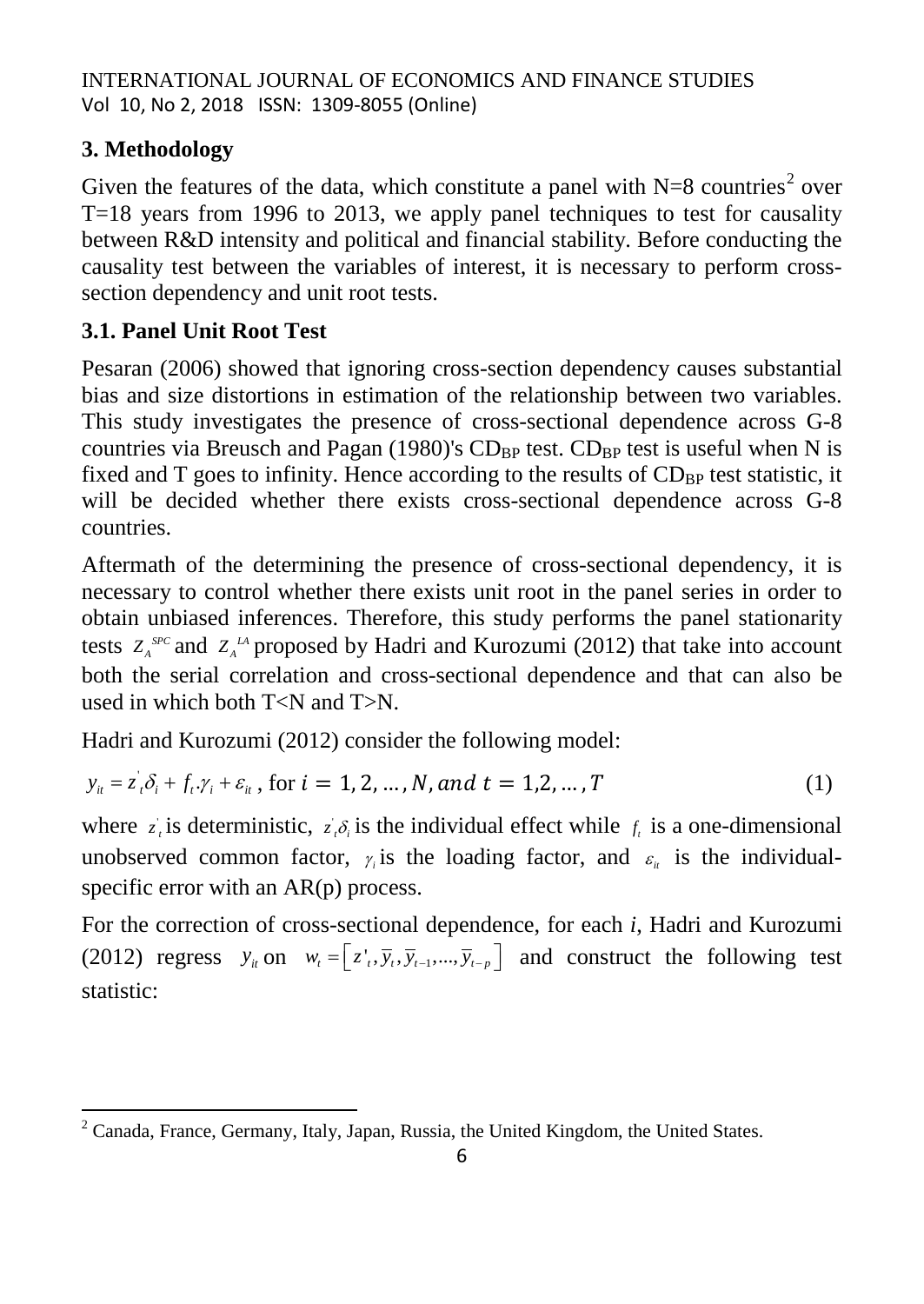$$
Z_A = \frac{\sqrt{N(ST - \xi)}}{\zeta}, \text{ here } \overline{ST} = 1/N \cdot \sum_{i=1}^{N} ST_i \text{ with } ST_i = \frac{1}{\hat{\sigma}_i^2 T^2} \sum_{i=1}^{T} S^w_{ii}, \text{ here } S_{ii}^{\ \ w} = \sum_{s=1}^{t} \hat{\varepsilon}_{is}^{\ \gamma}, \hat{\sigma}_i^2
$$

is the estimator of the long-run variance.  $\overline{ST}$  is the average of the Kwiatkowski et al. (KPSS) hence forth (1992) test statistic across *i*. Hence, the Hadri-Kurozumi test can be considered as the panel version of the KPSS test.

Hadri and Kurozumi (2012) estimate the  $AR(p)$  model augmented by the lags of  $\bar{y}$ , for each *i* by the least-squares method,

$$
y_{it} = z_{it} \hat{\delta}_i + \hat{\varphi}_{i1} y_{it-1} + ... + \hat{\varphi}_{ip} y_{it-p} + \hat{\Psi}_{i0} \overline{y}_t + ... + \hat{\Psi}_{ip} \overline{y}_{t-p} + \hat{v}_{it}.
$$
 (2)

Hadri and Kurozumi (2012) construct the estimator of the long-run variance by 2

 $\hat{\sigma}_{iSPC}^{2} = \frac{\hat{\sigma}_{vi}^{2}}{(1-\hat{\varphi}_{i})^{2}}$  $\hat{\sigma}_{isPC}^2 = \frac{\sigma_{vi}}{(1-\hat{\varphi}_i)^2}$  where  $\hat{\sigma}_{vi}^2 = 1/T \sum_{t=1}^{N} \hat{v}_{it}^2$  $\hat{\sigma}_{vi}^2 = 1/T \cdot \sum_{i}^{T} \hat{v}_{vi}$ *vi it t*  $\hat{\sigma}_{vi}^2 = 1/T$ .  $\sum \hat{v}$  $=1/T \cdot \sum_{i=1}^{T} \hat{v}_{ii}^{2}$  and  $\hat{\varphi}_{i} = \min \left\{1 - \frac{1}{\sqrt{T}}, \sum_{j=1}^{P} \hat{\varphi}_{i}\right\}$  $\varphi_i = \min \left\{1 - \frac{1}{\sqrt{T}}, \sum_{j=1}^{\infty} \varphi_{ij}\right\}$  $=$  min  $\left\{1-\frac{1}{\sqrt{T}}, \sum_{j=1}^{P} \hat{\varphi}_{ij}\right\}$ . The test statistic of

 $Z_A^{SPC}$  is created using the formula below by Hadri and Kurozumi (2012):

$$
Z_A^{SPC} = \frac{1}{\hat{\sigma}_{\text{isPC}}^2 T^2} \sum_{t=1}^T (S_{it}^{\ \ w})^2 \to N(0,1)
$$
 (3)

In order to obtain the other test statistic,  $Z_A^A$ , Hadri and Kurozumi (2012) considered the lag-augmented method proposed by Choi (1993) and Toda and Yamamoto (1995) and they estimated the following an  $AR(p+1)$  model:

$$
y_{it} = z_{it} \tilde{\delta}_i + \tilde{\varphi}_{i1} y_{it-1} + \dots + \tilde{\varphi}_{ip} y_{it-p} + \tilde{\varphi}_{ip+1} y_{it-p-1} + \tilde{\Psi}_{i0} \overline{y}_t + \dots + \tilde{\Psi}_{ip} \overline{y}_{t-p} + \tilde{v}_{it}
$$
(4)

Aftermath of this estimation, the test statistic  $Z_A^{\mu A}$  is created using the formula below by Hadri and Kurozumi (2012):

$$
Z_A^{IA} = \frac{1}{\hat{\sigma}_{iA}^2 T^2} \sum_{t=1}^T (S_{it}^{w})^2 \to N(0,1) ,
$$
 (5)

here  $\hat{\sigma}_{iIA}^2 = \frac{\hat{\sigma}_{vi}^2}{(1 - \tilde{\varphi}_{i1} - ... - \tilde{\varphi}_{ip})^2}$  $\hat{\sigma}_{iA}^2 = \frac{\sigma_{vi}}{(1-\tilde{\varphi}_{i1}-\cdots-\tilde{\varphi}_{in})^2}$ . This test states that series do not contain unit root under a null hypothesis, while series contain unit root under an alternative hypothesis.

# **3.2. Panel Non-Causality Test**

Finally, in this study, the panel non-causality test developed by Dumitrescu and Hurlin (2012) was also performed. This test is a simple version of the Granger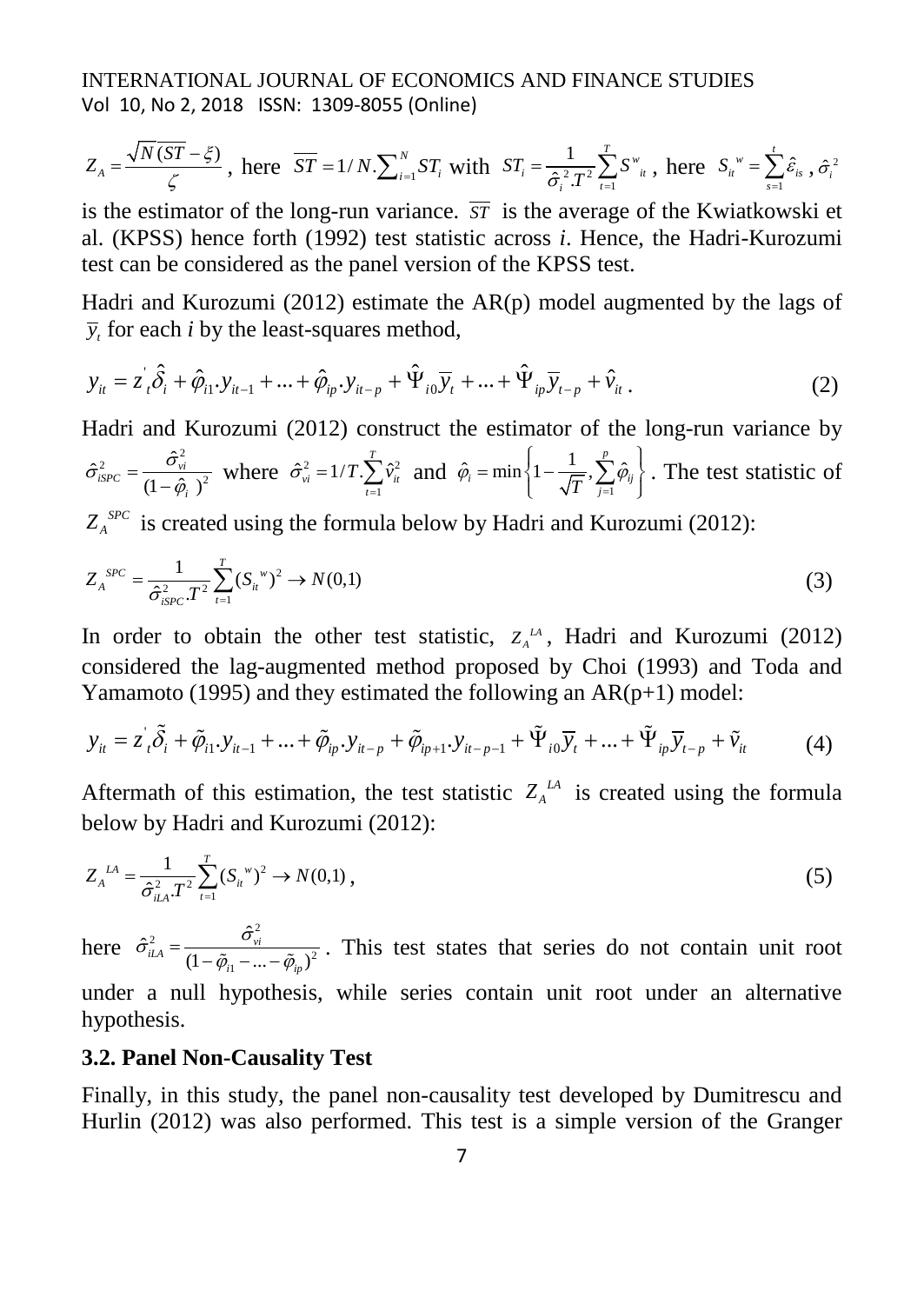(1969) non-causality test for heterogeneous panel data models with fixed coefficients. For each individual  $i = 1, 2, ..., N$  at time  $t = 1, 2, ..., T$ , Dumitrescu and Hurlin (2012) consider the following linear model:

$$
y_{i,t} = \alpha_i + \sum_{k=1}^{K} \gamma_i^{(k)} y_{i,t-k} + \sum_{k=1}^{K} \beta_i^{(k)} x_{i,t-k} + \varepsilon_{i,t}
$$
 (6)

Where  $x_i = (x_{i1} \t x_{iT})'$  and  $y_i = (y_{i1} \t y_{iT})'$  are stationary variables in *T* periods and  $(\beta_i = (\beta^{(1)}, ..., \beta^{(k)})$ . It is assumed that lag orders *K* are identical for all cross-section units of the panel and the panel is balanced. Besides, it is allowed that autoregressive parameters  $\gamma_i^{(k)}$  and the regression coefficients slopes  $\beta_i^{(k)}$  are constant in time and they vary across groups. The hypotheses of the Dumitrescu and Hurlin (2012) test are formulated as follow:

$$
H_0: \beta_i = 0 \ \forall_i = 1, \dots, N
$$

$$
H_1: \beta_i = 0 \ \forall_i = 1, ..., N_1 \text{ and } \beta_i \neq 0 \ \forall_i = N_1 + 1, ..., N
$$
 (7)

Under the null hypothesis, it is assumed that there is no individual causality relationship from *x* to *y* exists. This hypothesis is denoted the Homogeneous Non Causality (HNC) hypothesis.

The alternative hypothesis is denoted the Heterogeneous Non Causality (HENC) hypothesis. Under the alternative hypothesis, it is assumed that there is a causal relationship from *x* to *y* for a subgroup of individuals and  $\beta_i$  may differ across groups.

In the model of Dumitrescu and Hurlin (2012), the average statistic  $W_{N,T}^{HnC}$ associated with the null Homogeneous Causality (HNC) hypothesis is defined as follows:

$$
W_{N,T}^{HnC} = 1/N \sum_{i=1}^{N} W_{i,T},
$$
\t(8)

here  $W_{i,T}$  denotes the individual Wald statistics for the  $i^{th}$  cross-section unit corresponding to the individual test  $H_0 : \beta_i = 0$ 

Authors also define  $Z_i = [e : Y_i : X_i]$  as the  $(T, 2K + 1)$  matrix where *e* represents a (T, 1) unit vector. In addition, they introduce  $\theta_i = (\alpha_i \gamma_i \beta_i')'$  as the vector of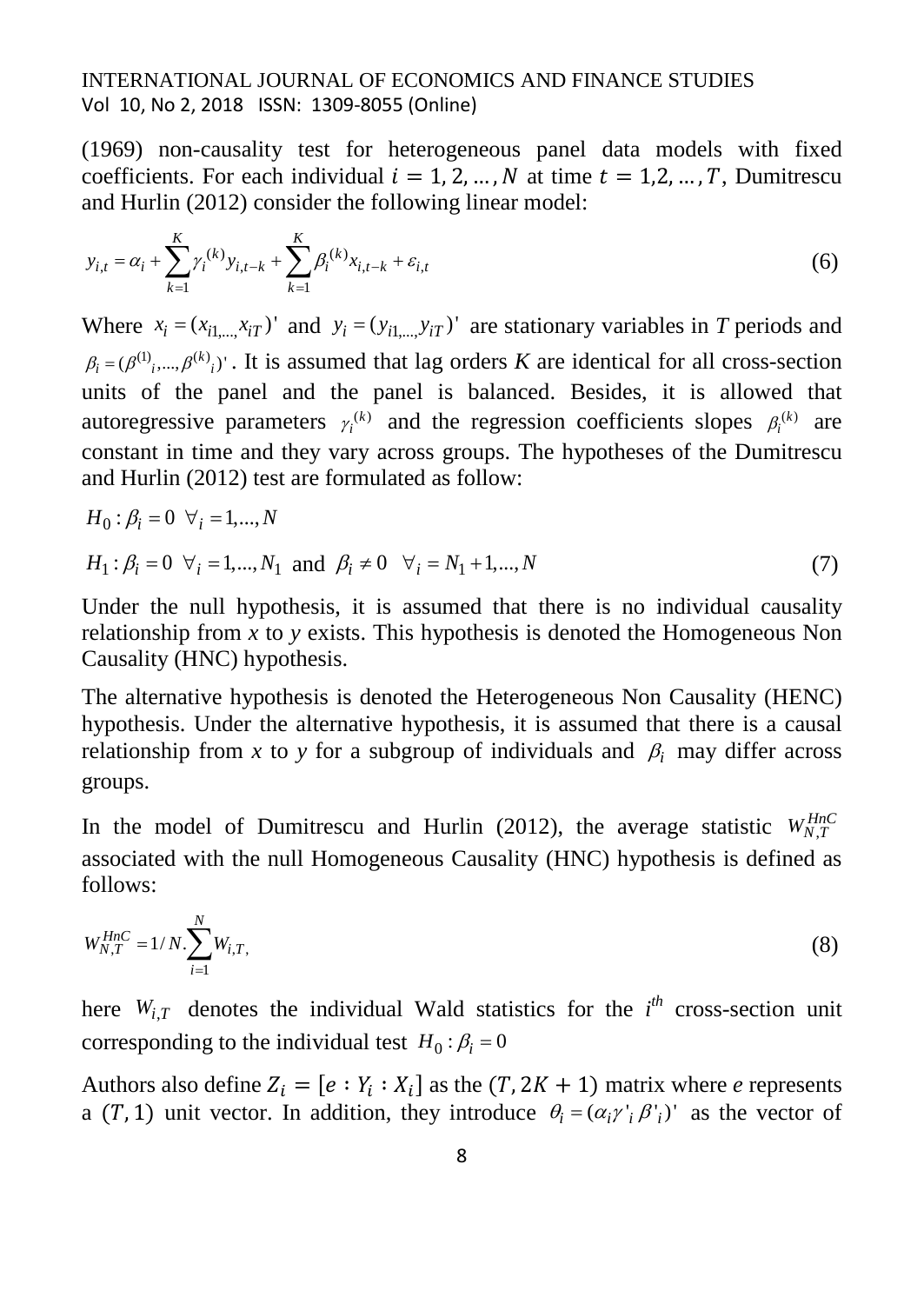parameters of the model. The test for the HNC hypothesis can be expressed as  $R\theta_i = 0$  where *R* is a  $(K, 2K + 1)$  matrix with  $R = [O:I_k]$  (Dumitrescu and Hurlin, 2012). For each  $i = 1, ..., N$  the Wald statistic  $W_{iT}$  corresponding to the individual test  $H_0$ :  $\beta_i = 0$  is defined as,

$$
W_{i,T} = \hat{\theta}_i^{\prime} R^{\prime} [\hat{\sigma}_i^2 R (Z_i^{\prime} Z_i)^{-1} R^{\prime}]^{-1} R \hat{\theta}_i = \frac{\hat{\theta}_i^{\prime} R^{\prime} [R (Z_i^{\prime} Z_i)^{-1} R^{\prime}]^{-1} R \hat{\theta}_i}{\hat{\epsilon}_i^{\prime} \epsilon_i / (T - 2K - 1)}
$$
(9)

here,  $\theta_i$  is the parameter estimates of  $\theta_i$  which is measured under the alternative hypothesis, and the residuals' estimated variance denoted as  $\hat{\sigma}_i^2$ . Under the null hypothesis of non-causality, each individual Wald statistic that converges to a chisquared distribution with *K* degrees of freedom showed as following expression

$$
W_{i,T} \underset{T \to \infty}{\to} \chi^2(K), \ \forall_i = 1,...,N
$$
\n(10)

 $Z_{N,T}^{Hnc}$ , the standardized average statistic, which has asymptotic distribution, for  $T, N \to \infty$  denotes the fact that  $T \to \infty$  first and then  $N \to \infty$  is as follows:  $Z_{NT}^{Hnc} = \sqrt{N/2K} \cdot (W_{NT}^{Hnc} - K) \rightarrow N(0,1)$  (11)

 $\tilde{Z}_N^{HnC}$ , the standardized average statistic, which has semi-asymptotic distribution, for a fixed *T* dimension with  $T \succ 5 + 2K$  converges in distribution:

$$
\tilde{Z}_{N}^{HnC} = \sqrt{\frac{N}{2K}} \sqrt{\frac{T - 2K - 5}{T - K - 3}} \left[ \left( \frac{T - 2K - 3}{T - 2K - 1} \right) W_{N,T}^{HnC} - K \right]_{N \to \infty}^{d} N(0,1) \text{ with } W_{N,T}^{HnC} = 1/N \sum_{i=1}^{N} W_{i,T}, \quad (12)
$$

Thus, the asymptotic distribution for  $T > N$  and the semi-asymptotic distribution for  $N > T$  was used in HNC hypothesis.

#### **4. The Data Set and Empirical Results**

### **4.1. The Data Set**

The aim of this paper to investigate whether there is possible causal relationship among R&D intensity, political stability and financial stability. The variables, their explanations and sources are illustrated in Table 1 given below.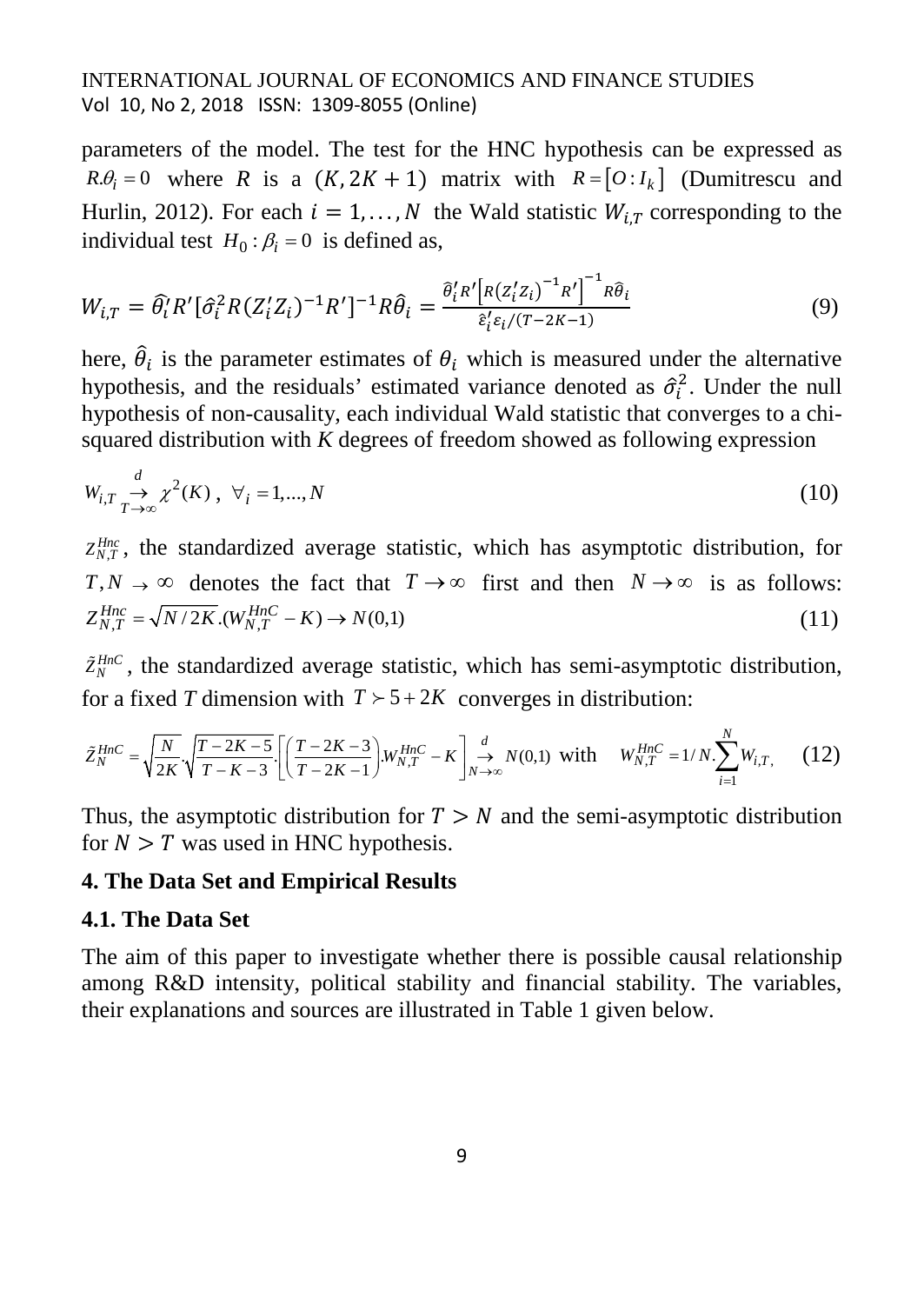# **Table 1: Data Set, Explanations and Sources**

| <b>Symbols</b> | <b>Explanations</b>                                                                                                                                                                                                                                                                                                                                                                                                                                                                                                                                                                                                                                                                                                                                                                                                                                                                                                                                                                                                                                                                                                                                                                                                                                                                                                                                                                                                                                                                       | <b>Sources</b>                                                                  |
|----------------|-------------------------------------------------------------------------------------------------------------------------------------------------------------------------------------------------------------------------------------------------------------------------------------------------------------------------------------------------------------------------------------------------------------------------------------------------------------------------------------------------------------------------------------------------------------------------------------------------------------------------------------------------------------------------------------------------------------------------------------------------------------------------------------------------------------------------------------------------------------------------------------------------------------------------------------------------------------------------------------------------------------------------------------------------------------------------------------------------------------------------------------------------------------------------------------------------------------------------------------------------------------------------------------------------------------------------------------------------------------------------------------------------------------------------------------------------------------------------------------------|---------------------------------------------------------------------------------|
| RD             | Expenditures for research and development are current and capital<br>expenditures (both public and private) on creative work<br>undertaken systematically to increase knowledge, including<br>knowledge of humanity, culture, and society, and the use of<br>knowledge for new applications. R&D covers basic research,<br>applied research, and experimental development.                                                                                                                                                                                                                                                                                                                                                                                                                                                                                                                                                                                                                                                                                                                                                                                                                                                                                                                                                                                                                                                                                                                | World<br>Development<br>Indicators,<br>World Bank                               |
| <b>PR</b>      | PRS Group (2005) has provided information on 12 risk indicators<br>that address not only political risk, but also various components<br>of political institutions. The overall political stability index<br>includes scores on countries' government stability (measuring the<br>government's ability to carry out its policies and to stay in office);<br>socio-economic conditions (measuring socio-economic pressures<br>at work in society); the investment profile (measuring the risk of<br>investment that are not covered by financial and economic risk<br>components); international conflict (measuring political violence<br>in the country); external conflict (measuring the risk to the<br>incumbent government from foreign actions); military in politics<br>(measuring the influence of the military in politics); religious<br>tensions (measuring religious tensions of a single religious<br>group); ethnic tensions (measuring the degree of tension among<br>ethnic groups attributable to racial, nationality, or language<br>divisions); corruption (measuring the level of corruption);<br>democratic accountability (measuring the responsiveness of<br>government to its people); bureaucracy quality (measuring the<br>institutional strength and impartiality of the legal system). If the<br>points are in the 50-60% range it is high risk, in the 60-70% range<br>moderate risk, in the 70-80% range low risk and in the 80-100%<br>range very low risk. | <b>PRS</b><br>Group,<br>The<br>International<br>Country<br>Risk<br>Guide (ICRG) |
| <b>FR</b>      | PRS Group (2005) has provided information on 5 financial risk<br>indicators. the ICRG financial risk index, which is our main<br>indicator of financial risk, captures countries' overall financial<br>risk. The index includes scores on foreign debt as a percentage of<br>GDP; foreign debt service as a percentage of exports of goods and<br>services; current account as a percentage of exports of goods and<br>services, net international liquidity and exchange rate stability. If<br>the financial risk points are in the 0.0%-24.5% range it is very<br>high risk; in the 25.0%-29.9% range high risk; in the 30.0%-<br>34.9% range moderate risk; in the 35.0%-39.9% range low Risk;<br>and in the 40.0% or more range very low risk.                                                                                                                                                                                                                                                                                                                                                                                                                                                                                                                                                                                                                                                                                                                                        |                                                                                 |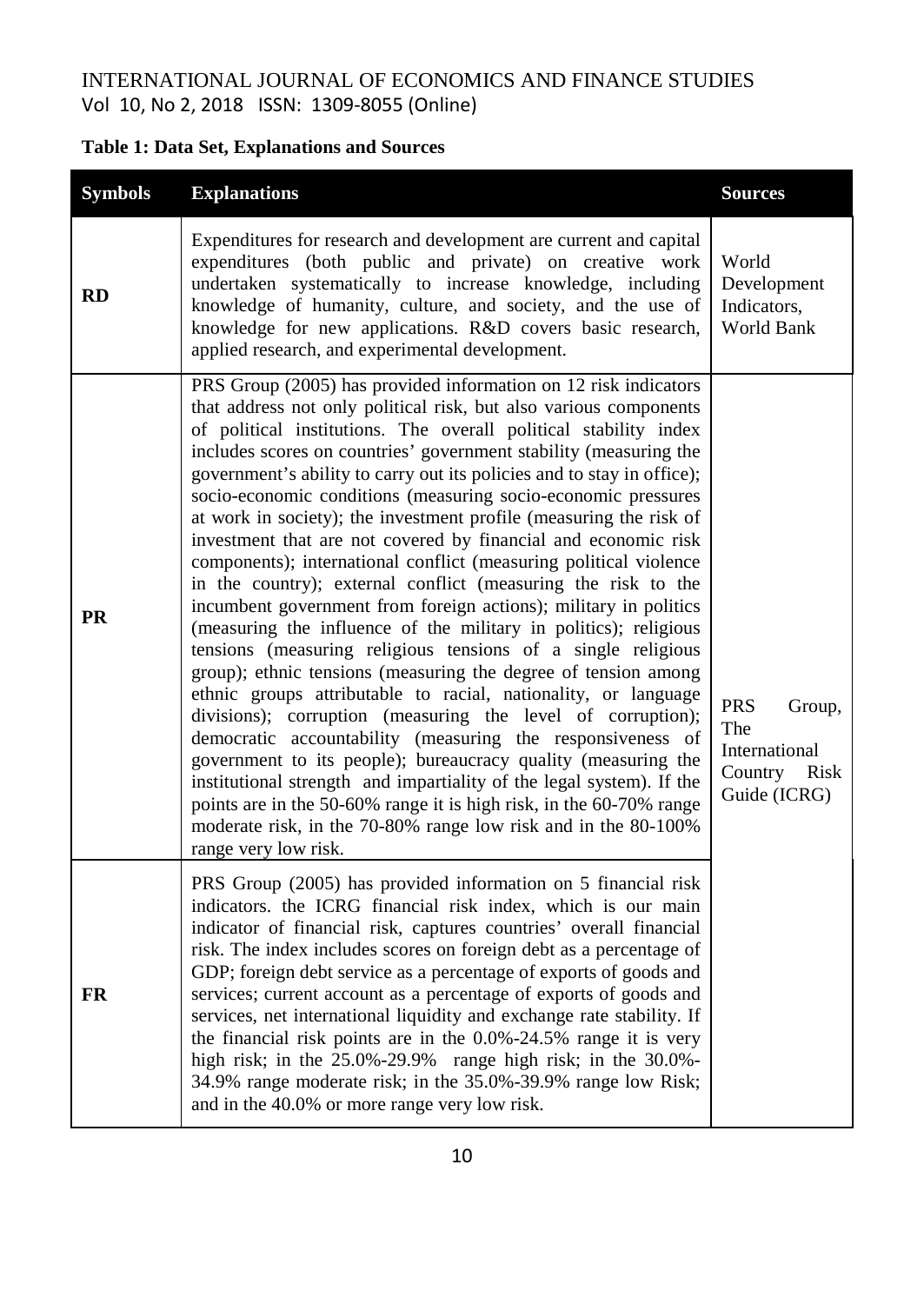### Table 2 shows some descriptive statistics for the data set

| Table 2: Descriptive Statistics |  |
|---------------------------------|--|
|---------------------------------|--|

|                    | RD       | <b>PR</b> | FR       |
|--------------------|----------|-----------|----------|
| <b>Mean</b>        | 2.019685 | 79.69560  | 39.31597 |
| <b>Median</b>      | 2.029240 | 81.25000  | 39.31250 |
| <b>Maximum</b>     | 3.474090 | 90.29167  | 49.04167 |
| <b>Minimum</b>     | 0.948080 | 49.75000  | 28.16667 |
| Std. Dev.          | 0.703775 | 7.995694  | 3.910964 |
| <b>Observation</b> | 144      | 144       | 144      |

Source: Authors' estimation

First of all, on average, R&D intensity among the countries we consider is around 2%, while Japan has the highest R&D intensity rate (average 3%), both Italy and Russia have the lowest R&D intensity rate averaging around 1%. Second, the mean for the political risk index is 79.70. That means the countries in this study can be listed in the range of low political risk in average, while Canada has the lowest political risk, Russia has the highest one. Finally, in case of financial risk, countries fall into low risk interval with having 39.32 financial risk point on average.

Correlation matrix of these three variables is shown in Table 3.

**Table 3** Correlation Matrix

|           | $\mathbf{R}\mathbf{D}$ | PR       | FR       |
|-----------|------------------------|----------|----------|
| <b>RD</b> | 1.000000               | 0.482299 | 0.223594 |
| <b>PR</b> | 0.482299               | 1.000000 | 0.032097 |
| FR        | 0.223594               | 0.032097 | 1.000000 |

Source: Authors' estimation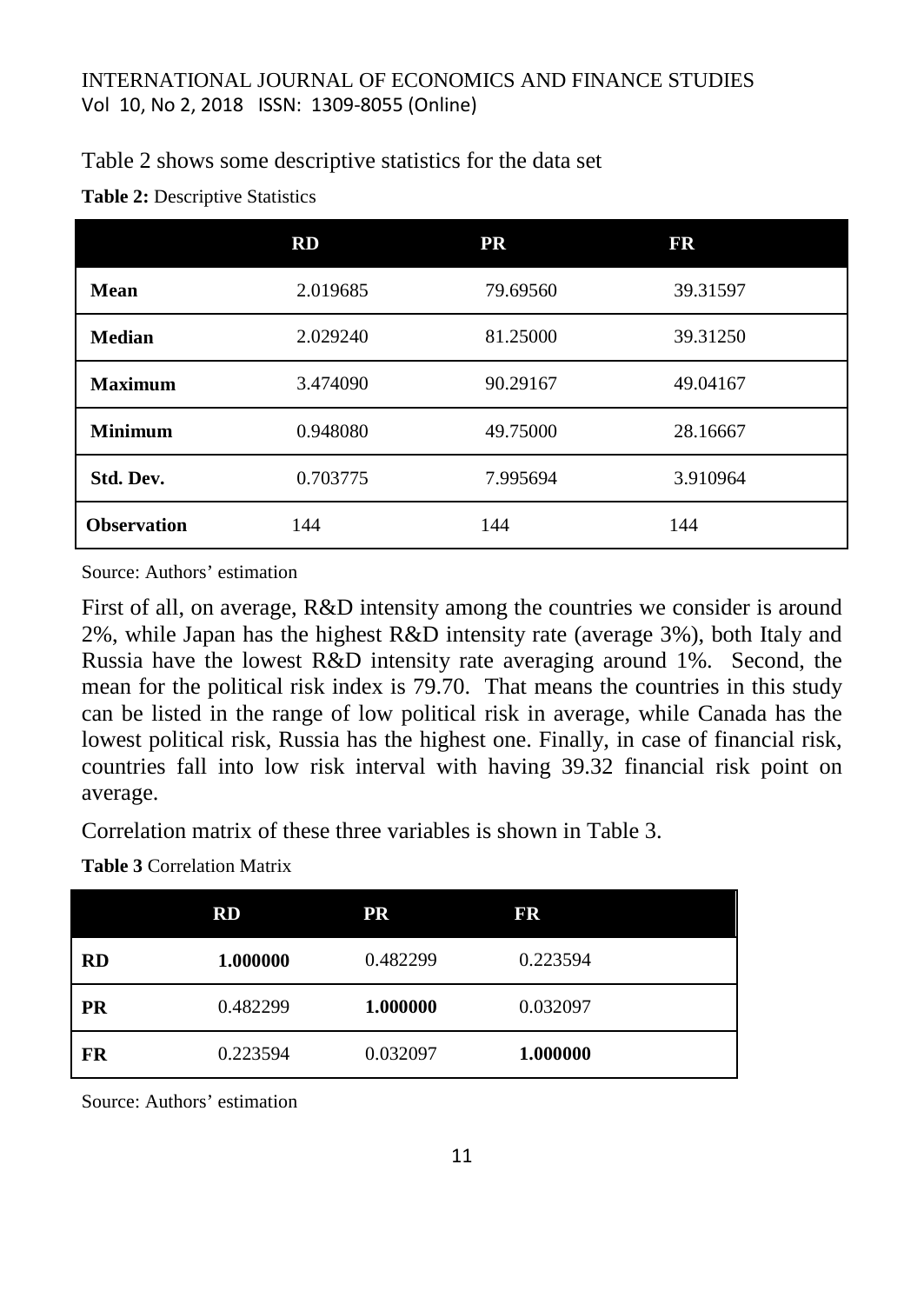Even though the calculated correlation coefficients do not show a strong relationships among these variables, they all have the positive sign that means there are a positive relationships between both R&D-political stability and R&Dfinancial stability.

Descriptive statistics are presented in Table 2 and the correlation matrix between all variables is shown in Table 3. Data are gathered on yearly basis from 1996 to 2013 of the G-8 countries. In order to carry out the paper E views 8.0 and Gauss 6.0 software programs were used.

We estimate following equations (with subscript *i* denoting a country and *t* denoting year) using annual data between 1996 and 2013 for the G-8 Countries:

$$
PR_{it} = \alpha_i + \beta RD_{it} + \varepsilon_{it} \tag{13}
$$

$$
FR_{it} = \gamma_i + \chi RD_{it} + \nu_{it} \tag{14}
$$

Here,  $\alpha$ ,  $\beta$ ,  $\gamma$  and  $\gamma$  are the parameters are going to be estimated. Finally, both  $\varepsilon$ and  $\nu$  are a normally distributed, mean zero, random error terms.

### **4.2. Empirical Results**

# **4.2.1. Results of the Cross-Sectional Dependence Test**

An important issue is to control whether there is a possible cross-sectional dependence across the G-8 countries. The panel data literature draws the conclusion that panel data sets are likely to exhibit substantial cross-sectional dependence, which may occur due to the presence of common shocks and unobserved components.

The empirical results of  $CD_{BP}$  test are illustrated in Table 4.

**Table 4** Results for Cross-Sectional Dependence Test

| <b>Variable</b> | $CD_{BP (constant)}$  | <b>CD</b> <sub>BP</sub> (constant and trend) |
|-----------------|-----------------------|----------------------------------------------|
| <b>RD</b>       | 41,144 $(0.052)*$     | 39,691 $(0,070)*$                            |
| PR              | $40,525$ $(0.059)*$   | $62,154(0,000)$ ***                          |
| FR              | $41,757$ $(0.046)$ ** | $43,531(0,031)$ **                           |

\*\*\*, \*\*,\* indicate rejection of the null hypothesis at the 1%, 5%, 10% significance level respectively.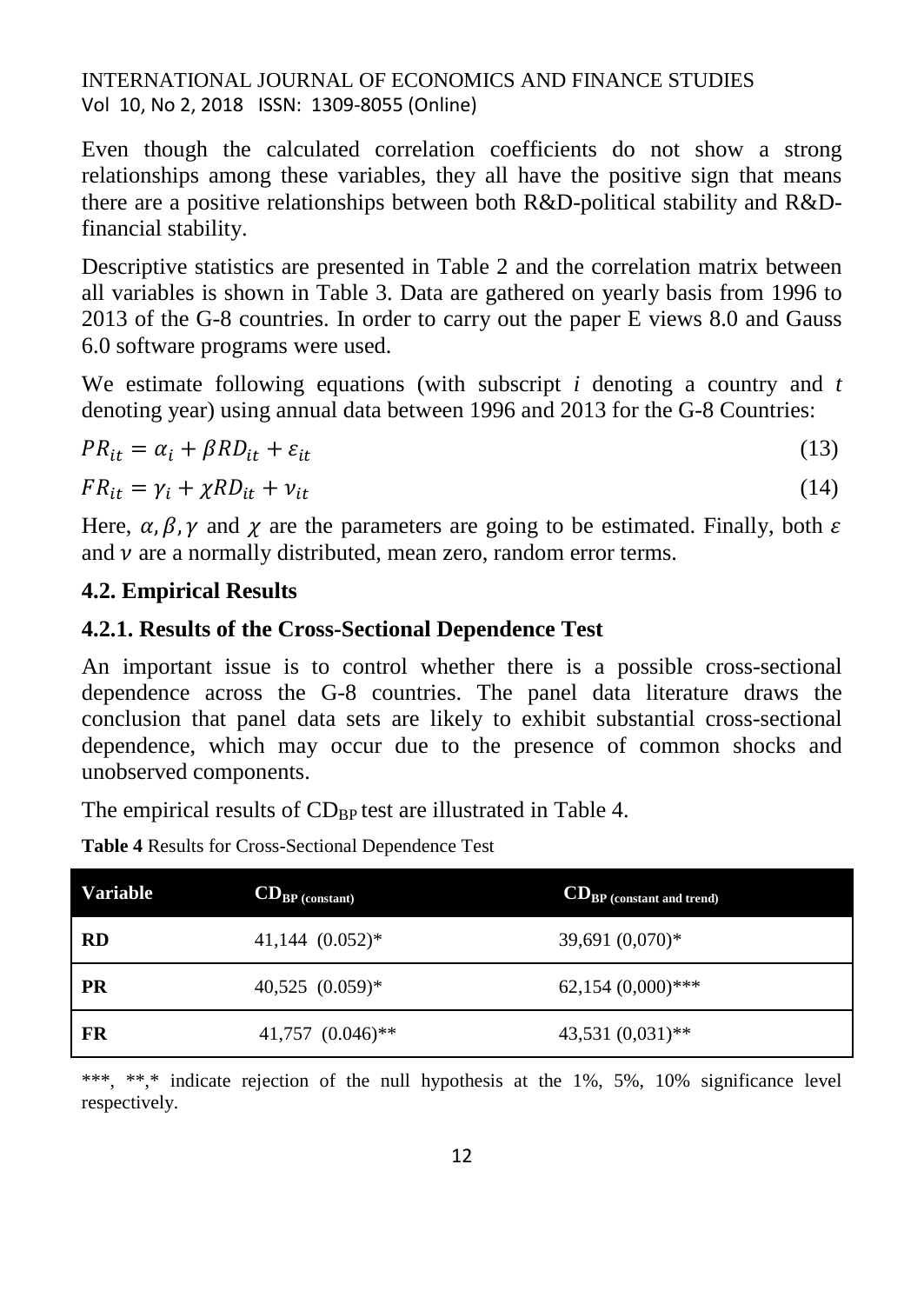Source: Authors' estimations.

According to Table 4, the null of no cross-sectional dependence across the G8 countries is rejected for all variables. Thus, the second generation tests should be applied that consider cross-sectional dependence in search of whether variables have a unit root or not.

# **4.2.2. Results of the Panel Unit Root Test**

In order to get unbiased estimations, we investigated the existence of unit root in the series via the Hadri and Kurozumi (2012) panel stationarity test. Results are shown in Table 5.

| <b>Variable</b>                      | <b>Statistic</b> | p-value |  |
|--------------------------------------|------------------|---------|--|
| $\mathbb{R}D$                        |                  |         |  |
| $Z_{\scriptscriptstyle A}^{\ \,SPC}$ | $-1,8037$        | 0,9644  |  |
| $Z_{\scriptscriptstyle A}^{\;\;IA}$  | $-2,5130$        | 0,9940  |  |
| PR                                   |                  |         |  |
| $Z_{A}^{\ SPC}$                      | $-1,8766$        | 0,9697  |  |
| $Z_{\scriptscriptstyle A}^{\;\;IA}$  | $-1,8908$        | 0,9707  |  |
| <b>FR</b>                            |                  |         |  |
| $Z_{\scriptscriptstyle A}^{\ \,SPC}$ | $-0,3733$        | 0,6455  |  |
| $Z_{\scriptscriptstyle A}^{\;\;IA}$  | $-1,0664$        | 0,8569  |  |

**Table 5** Results for the Hadri-Kurozumi (2012) Stationary Test

Source: Authors' estimations.

According to Table 5, the null hypothesis of stationarity cannot be rejected for all variables. Therefore, we can conclude that the variables of RD, PR and FR are stationary variables at their levels when taking into consideration of the cross sectional dependency.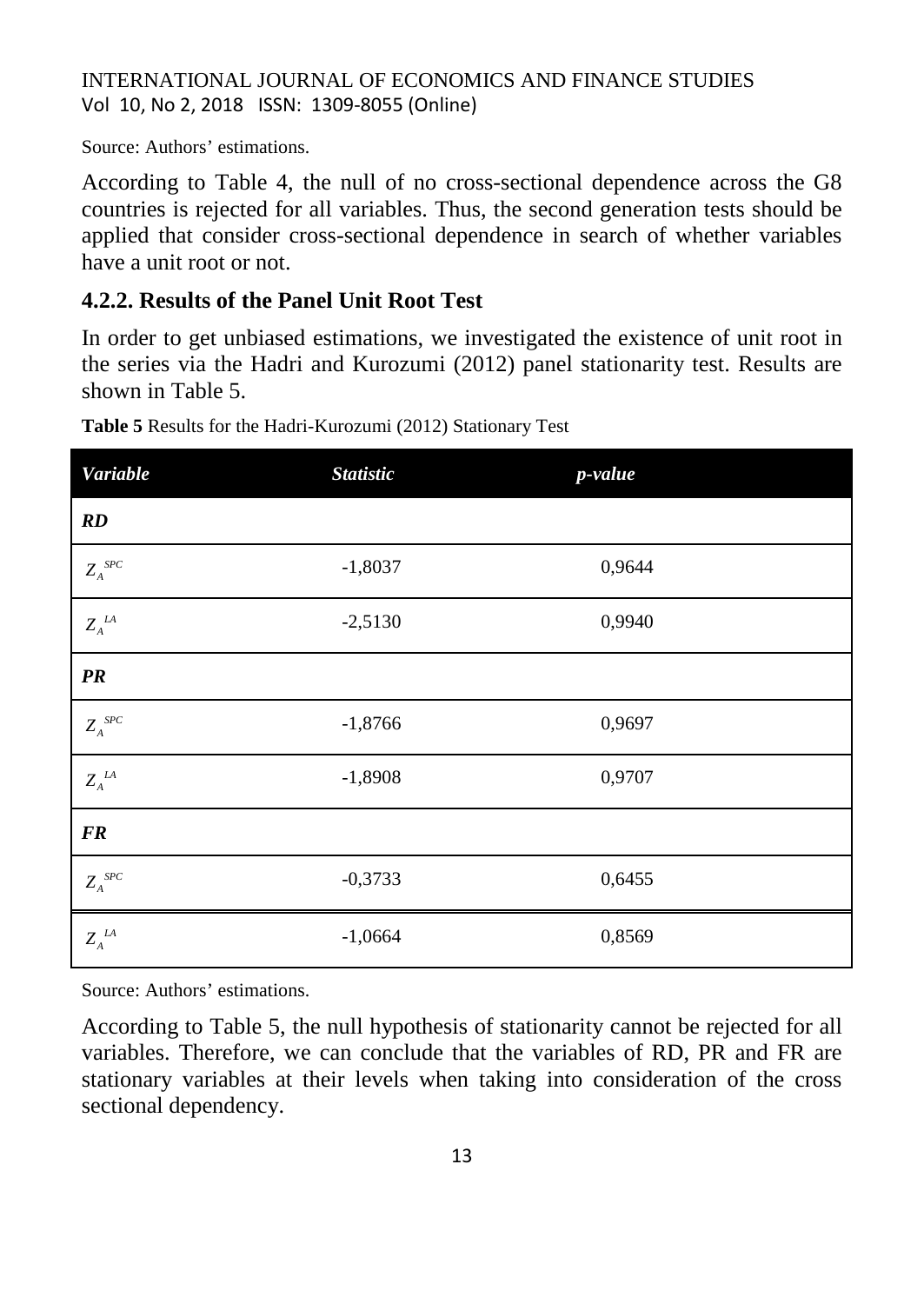# **4.2.3. Results of the Panel Non-Causality Test**

In this study, to investigate the presence of possible causal relationships between RD, PR and FR, the Granger non-causality test developed by Dumitrescu and Hurlin (2012) is applied. The Dumitrescu and Hurlin (2012) panel non-causality test results are illustrated in Table 6 and Table 7.

**Table 6** The Results for Dumitrescu and Hurlin (DH) Panel Granger Non-Causality Test (PR-RD)

| <b>Null Hypothesis</b>              | <b>Test Statistic</b> | p-value  |  |  |  |  |
|-------------------------------------|-----------------------|----------|--|--|--|--|
| PR does not Granger Cause RD        |                       |          |  |  |  |  |
| Whnc                                | 0,753327              | 0.300385 |  |  |  |  |
| Zhnc(Asymptotic)                    | $-0.493347$           | 0.353231 |  |  |  |  |
| Ztild(Semi-Asymptotic)              | $-0.621468$           | 0.328884 |  |  |  |  |
| <b>RD</b> does not Granger Cause PR |                       |          |  |  |  |  |
| Whnc                                | 2.332107**            | 0.026297 |  |  |  |  |
| Zhnc(Asymptotic)                    | $2.664214**$          | 0.011471 |  |  |  |  |
| Ztild(Semi-Asymptotic)              | 1.752272*             | 0.085935 |  |  |  |  |

\*\*,\* indicate rejection of the null hypothesis at the 5% and 10% significance level respectively

Source: Authors' estimations.

According to the results from Table 6, one can conclude that R&D intensity does Granger-Cause political stability at 5% significance level, but not vice versa. Thus, we can say that a unidirectional causal relationship exists between RD and PR for the G-8 countries.

Furthermore, Table 7 below gives the results for possible causal relationship between FR and RD.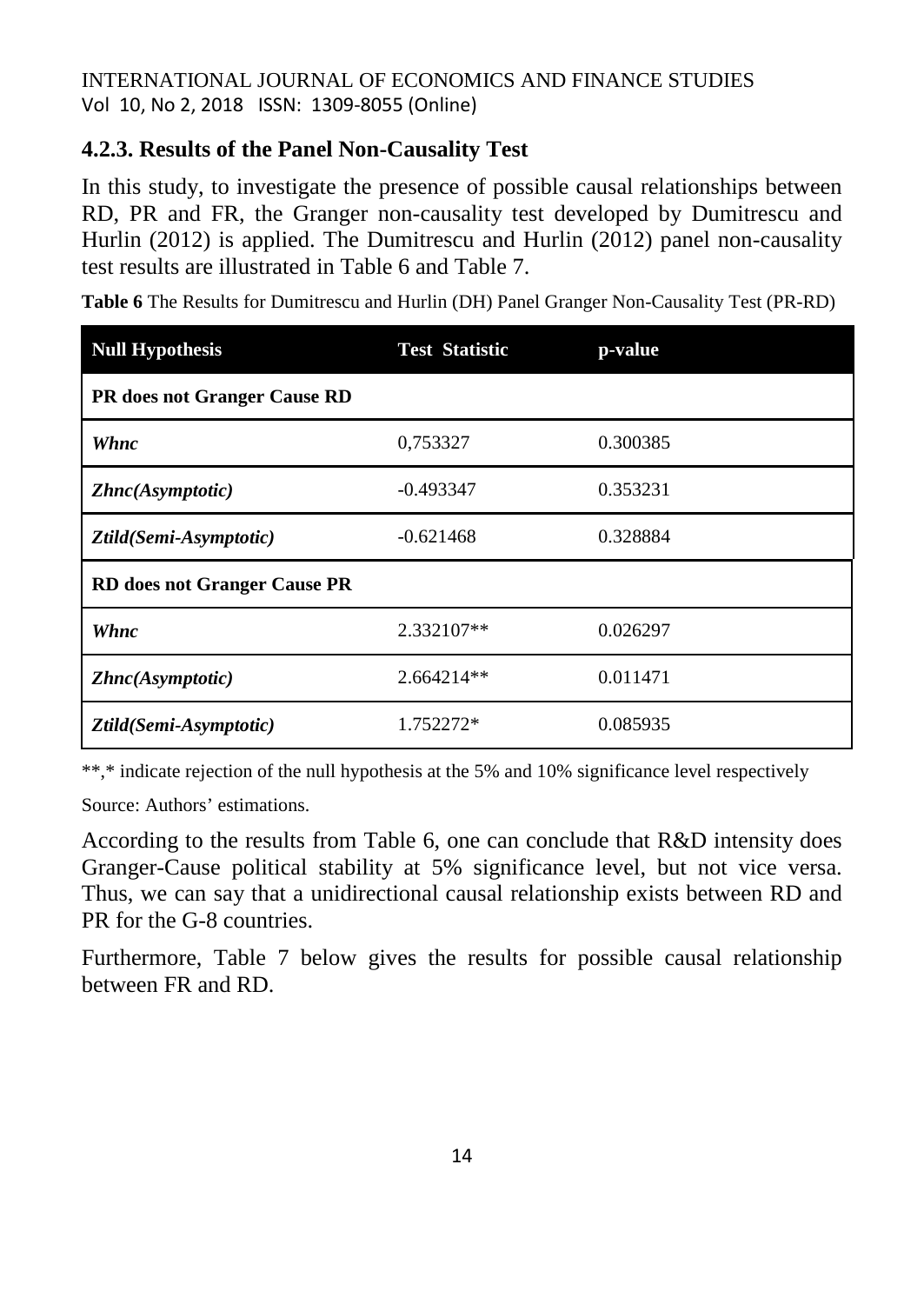| <b>Null Hypothesis</b>              | <b>Test Statistic</b> | <b>value</b> |
|-------------------------------------|-----------------------|--------------|
| <b>FR</b> does not Granger Cause RD |                       |              |
| Whnc                                | 1.179775              | 0.198916     |
| Zhnc(Asymptotic)                    | 0.359551              | 0.373971     |
| Ztild(Semi-Asymptotic)              | 0.019709              | 0.398865     |
| <b>RD</b> does not Granger Cause FR |                       |              |
| Whnc                                | 3.379044***           | 0.001323     |
| Zhnc(Asymptotic)                    | 4.758088***           | 4.84E-06     |
| Ztild(Semi-Asymptotic)              | 3.326371***           | 0.001578     |

**Table 7** The Results for Dumitrescu and Hurlin (DH) Panel Granger Non-Causality Test (FR-RD)

\*\*\* indicates rejection of the null hypothesis at the 10% level of significance.

Source: Authors' estimations.

It is seen from the table that findings are similar to the PR-RD relationship. While FR does not Granger-Cause RD, RD does Granger-Cause FR. In another worlds, the empirical findings suggest that a unidirectional causality relationship running from RD to FR for the G-8 countries at 1% significance level, but not vice versa.

Based on these causal relationships, we also estimate the relationship between RD, PR and FR using panel least squares estimator. Before estimating the regression coefficients in (13) and (14), it is aimed to diminish the degree of cross-sectional dependence of PR, RD and FR. To perform this objective, we used the time-demeaned PR, FR and RD series, which have the following transformations.

To understand these transformations, following model is taken into consideration with a single explanatory variable: for each *i*,

$$
y_{it} = \beta_1 x_{it} + u_{it}, \text{ for } t = 1, 2, ..., T
$$
 (15)

Now, for each *i*, averaging this equation over time. We get the following equation:

$$
\overline{y}_{it} = \beta_1 \overline{x}_{it} + \overline{u}_{it}, \text{ for } t = 1, 2, \dots, T
$$
\n<sup>(16)</sup>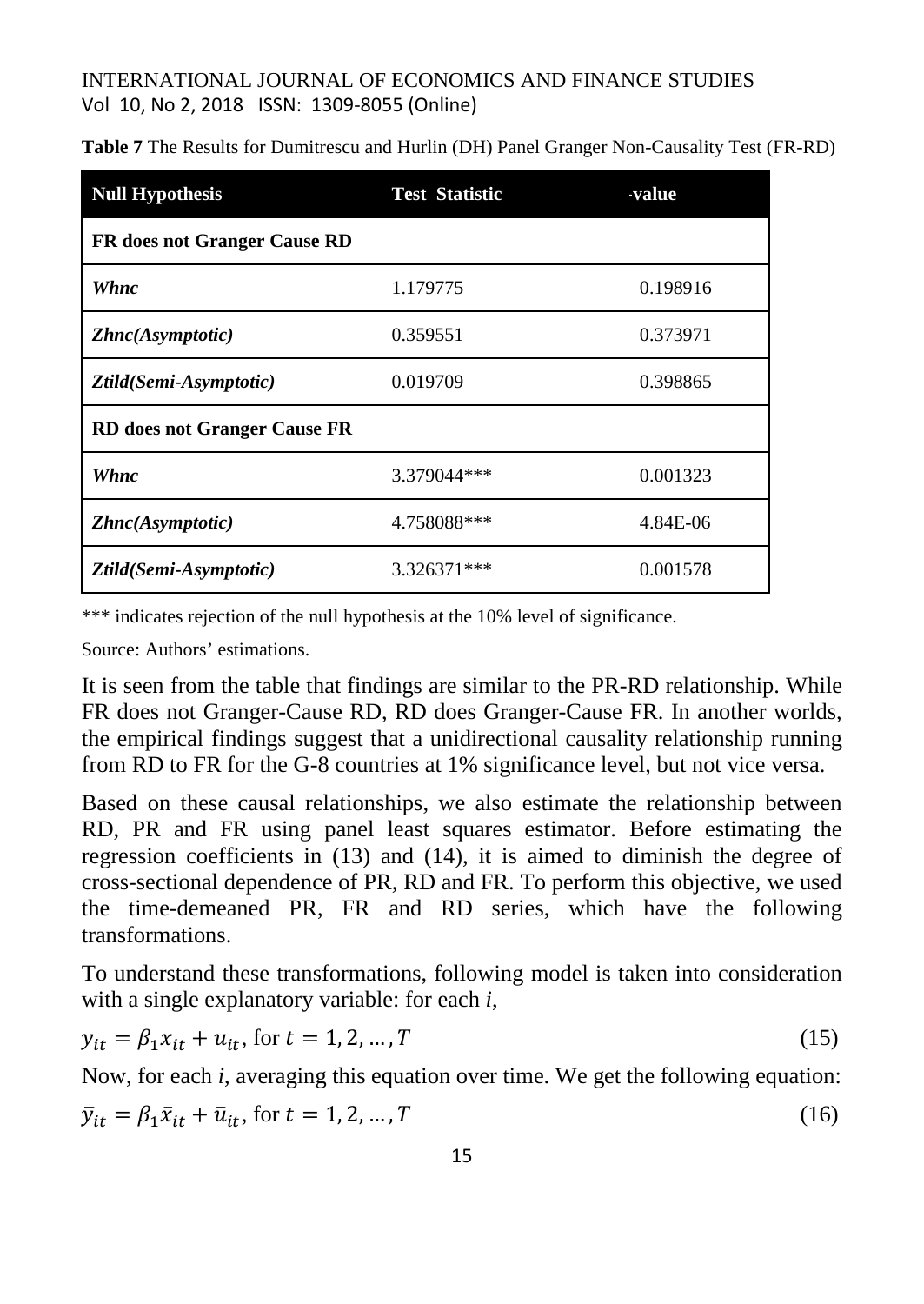where  $\bar{y}_{it} = T^{-1} \sum_{t=1}^{T} y_{it}, \bar{x}_{it} = T^{-1} \sum_{t=1}^{T} x_{it}$ , and, and  $\bar{u}_{it} = T^{-1} \sum_{t=1}^{T} u_{it}$ .

We substract (16) from (15) for each t, and then we wind up with the following equation:

$$
\ddot{y}_{it} = \beta_1 \ddot{x}_{it} + \ddot{u}_{it}, \text{ for } t = 1, 2, ..., T
$$
\n(17)

Here  $\ddot{y}_{it} = y_{it} - \bar{y}_{it}$  is the time-demeaned data on y, and similarly for  $\ddot{x}_{it}$  and  $\ddot{u}_{it}$ .

Finally, the equation (17) was estimated by the OLS estimator. The results of panel estimation are summarized in Table 8 and Table 9.

According to Table 8 given below, research and development expenditures as % of GDP have statistically significant and positive effect on political stability at the 1% significance level for the G-8 countries. As the differences in R&D intensity increases 1%, differences in political risk index increases nearly 7%. That means political risk is reduced by higher R&D investment.

**Table 8 Results for Panel Least Squares Method (PR-RD)**

| <b>Dependent Variable: D(PR)</b>                                     |                                                   |                   |                    |        |  |
|----------------------------------------------------------------------|---------------------------------------------------|-------------------|--------------------|--------|--|
|                                                                      | <b>Method:</b> Panel EGLS (Cross-section weights) |                   |                    |        |  |
| White cross-section standard errors $\&$ covariance (d.f. corrected) |                                                   |                   |                    |        |  |
| <b>Variable</b>                                                      | Coefficient                                       | <b>Std. Error</b> | <b>t-Statistic</b> | Prob.  |  |
| D(RD)                                                                | 7.131316***                                       | 2.913709          | 2.447505           | 0.0016 |  |
| $\mathsf{C}$                                                         | $-0.356844$                                       | 0.330276          | -1.080440          | 0.2823 |  |
|                                                                      |                                                   |                   |                    |        |  |

D is first difference operator. \*\*\* indicates significance at the 1% level.

Source: Authors' estimation

Similarly, results shown in Table 9 also indicates that R&D is important determinant of financial risk of the countries we considered in this study.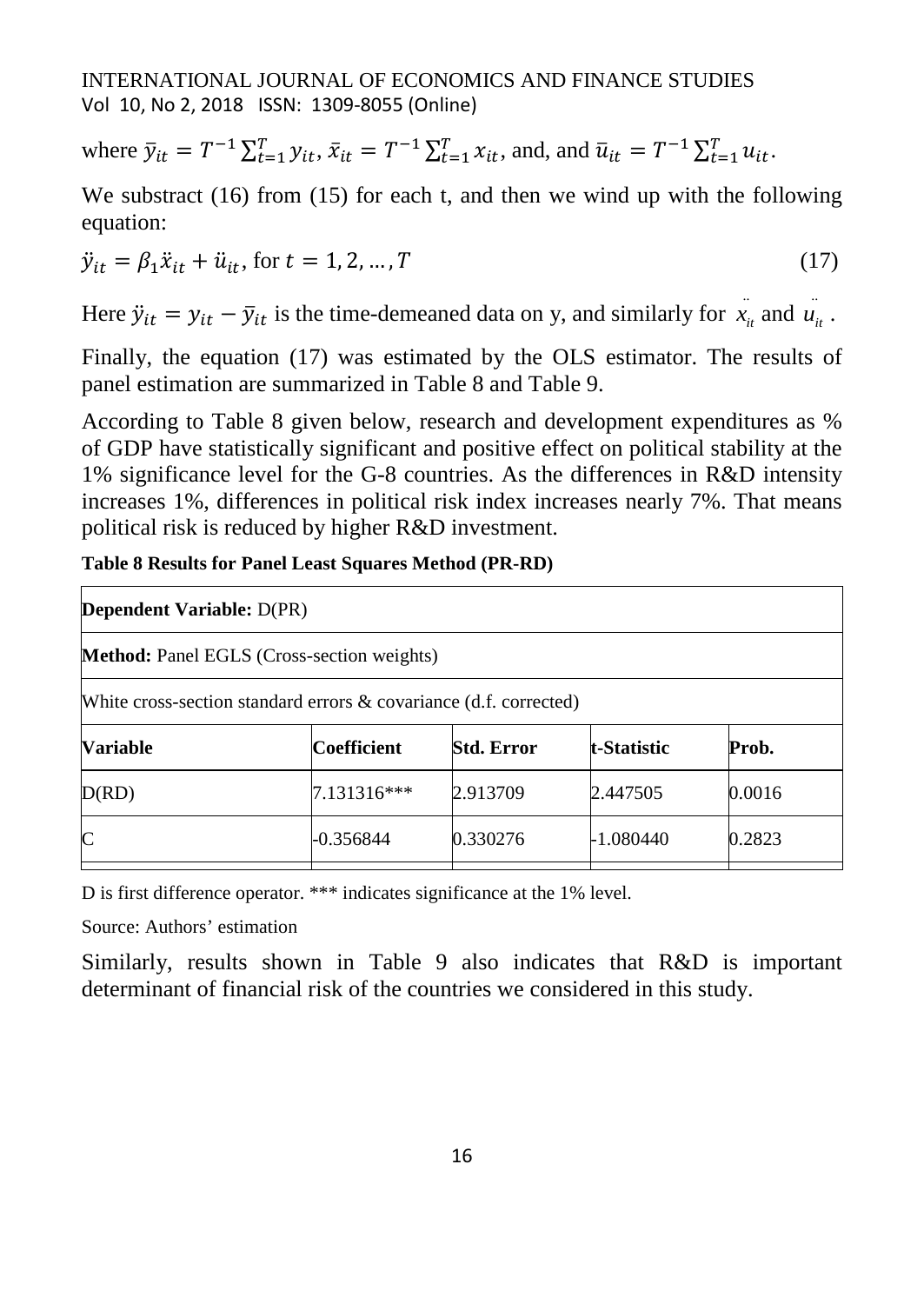| <b>Dependent Variable: D(FR)</b>                                     |             |                   |             |        |  |
|----------------------------------------------------------------------|-------------|-------------------|-------------|--------|--|
| <b>Method:</b> Panel EGLS (Cross-section weights)                    |             |                   |             |        |  |
| White cross-section standard errors $\&$ covariance (d.f. corrected) |             |                   |             |        |  |
| <b>Variable</b>                                                      | Coefficient | <b>Std. Error</b> | t-Statistic | Prob.  |  |
| D(RD)                                                                | 5.584277**  | 2.262565          | 2.468118    | 0.0149 |  |
| $\mathsf{C}$                                                         | -0.063501   | 0.149925          | $-0.423553$ | 0.6726 |  |

#### **Table 9 Results for Panel Least Squares Method (FR-RD)**

D is first difference operator. \*\* indicates significance at the 5% level.

Source: Authors' estimation

Estimated parameter is statistically significant at the 5% significance level and indicates that differences in financial stability index goes up by 5.5%, as a result of increased differences in R&D intensity by 1%. So again, we can say that greater research and development expenditures statistically significantly improve financial stability.

# **5. Conclusion**

Research and Development (R&D) is the term widely used to characterize the activities undertaken by firms and other entities such as individual entrepreneurs in order to create new or improved products and processes (Hall 2008). The empirical literature has repeatedly confirmed that R&D investment has a positive and significant impact on total factor productivity. Especially, economic growth models emphasize that the technological development that is proxied by R&D investments is the main driver of economic growth in the long run. Within this economic growth models, many empirical works demonstrated that R&D activities have played a key role in economic growth and development.

As well as the relation of R&D-economic performance, the relationships among political instability, financial instability and economic performance have been subjected to many empirical studies. Both political instability and financial instability are regarded by economists as serious malaises harmful to economic performance due to that they lead to a more frequent switch of policies, creating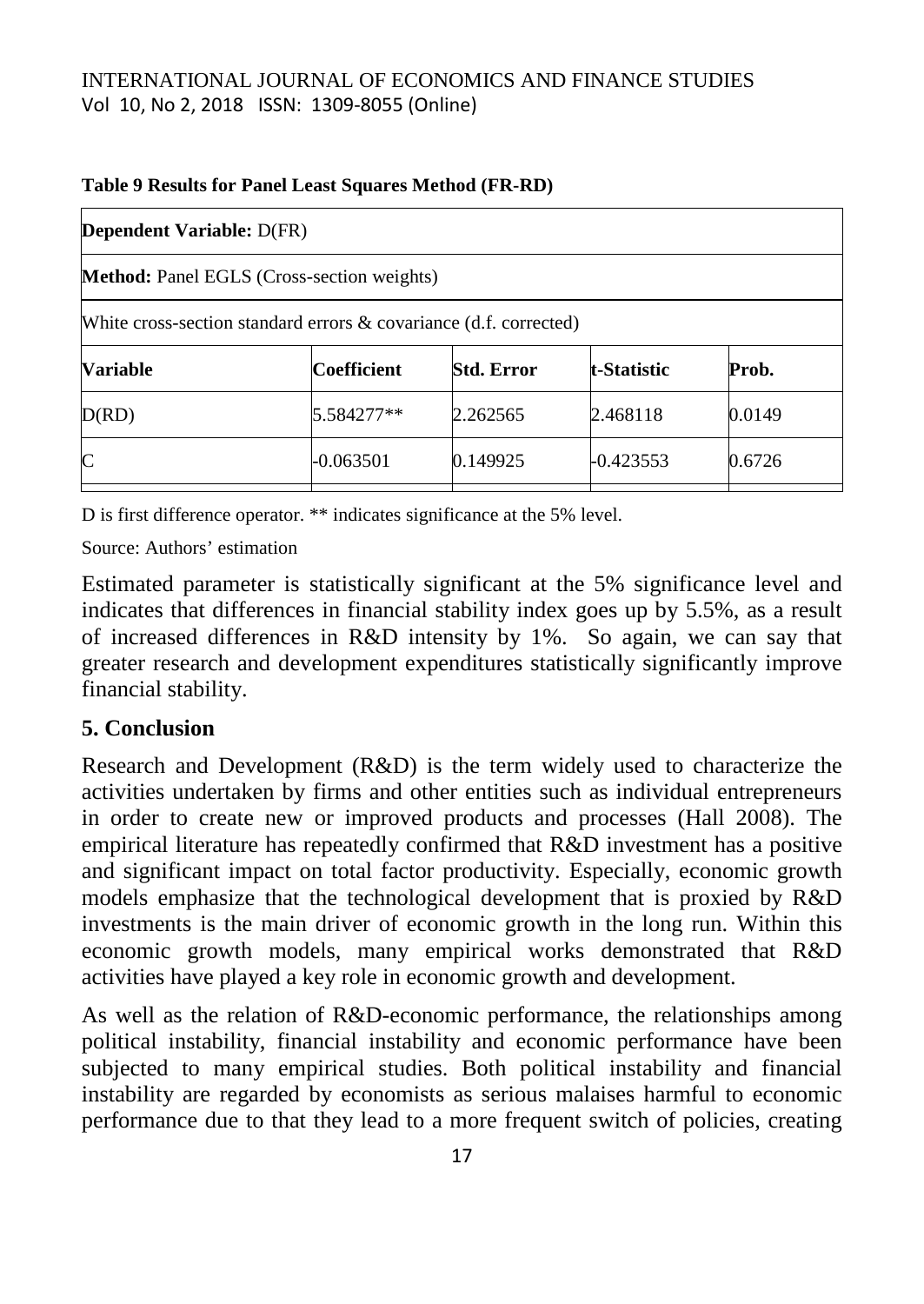volatility. Particularly, political instability disrupts market activities and labor relations, which has a direct adverse effect on productivity. In addition, the uncertainty associated with an unstable political environment may reduce investment and the speed of economic development.

Similarly, the other macroeconomic instability, financial instability has caused a loss of economic value or confidence in, and attendant increases in uncertainly about, a substantial portion of the financial system. Specially, volatility that is intrinsic to financial instability can be disruptive and costly. A sudden decline in asset evaluations can diminish the value of collateral on which access to external finance depends. In the event that credit and leverage are widely utilized, the result may be a domino effect of bank failures and can a create threat among nonbank financial intermediaries as well. So, an occurred financial instability will cause to cancel investment projects, leading to a sharp drop in output (Eichengreen 2004).

From the point of the importance of political risk and financial risk in countries' economic performance, this paper examined possible causal relationships among political stability, financial stability and R&D intensity using the most recent panel data of the G-8 countries. According to empirical results of this study, R&D intensity does Granger-cause both of political stability and financial stability. But, the results showed that a reverse causality relation does not exist between R&D intensity, political stability and financial stability, that is, political and financial stability do not Granger-cause R&D intensity.

Furthermore, this study investigated the effect of R&D intensity on both political stability and financial stability by using Panel Least Squares Method. According to the estimated coefficients estimates R&D intensity is positively associated with both political and financial stability, indicated by estimated coefficients that are statistically significant. This study examining the developed countries' performance has concluded that leader countries in R&D activities have higher political and financial stability than other countries selected.

Therefore, it should be stressed that developing countries, in order to achieve political stability and financial stability, should increase their R&D activities that are associated with the technological development.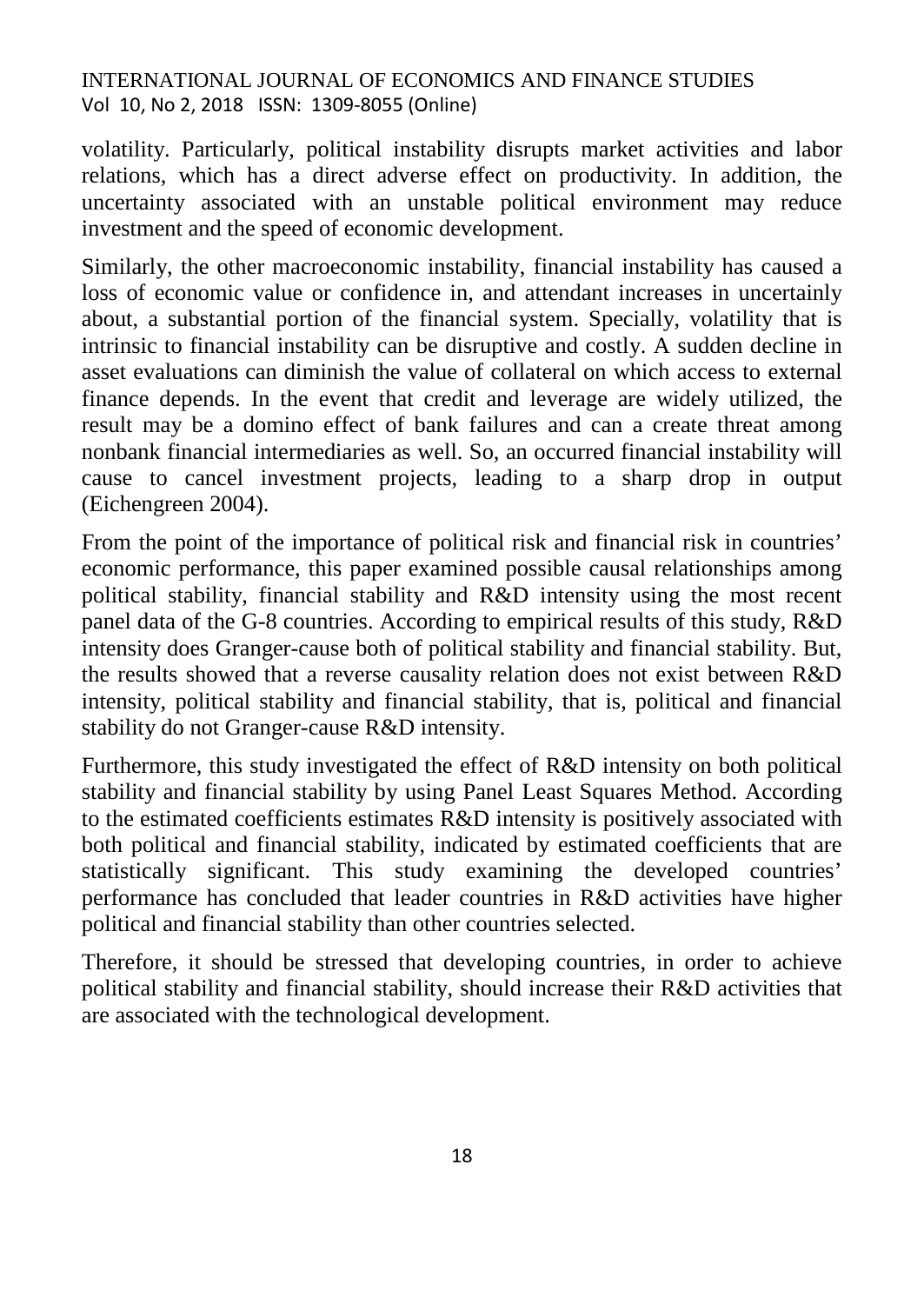#### **References**

Akcali, Burcay Y. & Elcin Sismanoğlu. *"Innovation and the Effect of Research and Development (R&D) Expenditure on Growth in Some Developing and Developed Countries"*, Procedia-Social and Behavioral Sciences. 195, 2015, 768- 775.

Bassanini, Andrea & Scarpetta, Stefano. "*The Driving Forces of Economic Growth: Panel Data Evidence for The OECD Countries",* OECD Economic Studies. 2001, No. 33.

Breusch, Trevor S. & Pagan, Andrea R. *The Lagrange Multiplier Test and its Applications to Model Specification in Econometrics*, Review of Economic Studies. 47:1, 1980, 239-253.

Cortright, Joseph. New Growth Theory, Technology and Learning: A Practitioner's Guide (No. 4). Washington, DC: US Economic Development Administration, 2001.

Ductor, Lorenzo & Grechyna, Daryna (2013). *Financial Development, Technological Progress and Economic Growth*, SSRN[:http://ssrn.com/abstract=1997526](http://ssrn.com/abstract=1997526) or <http://dx.doi.org/10.2139/ssrn.1997526> [İndirme Tarihi: 7.01.2016]

Dumitrescu, Elena-Ivona & Christophe Hurlin. *"Testing for Granger noncausality in heterogeneous panels".* Economic Modelling, 29:4, July 2012 1450- 1460.

Eichengreen, Barry. *"Financial Instability"*, in: Byorn Lomborg, (Ed), Global Crises, Global Solutions. New York: Cambridge University Press, 2004, pp. 251- 280.

Freire-Serén M. J. (1999). *"Aggregate R&D expenditure and endogenous economic growth"*, *UFAE and IAE Working Papers*. No. WP 43699. Barcelona, Spain: Unitat de Fonaments de l'Anàlisi Econòmica (UAB) and Institut d'Anàlisi Econòmica (CSIC), 1999.

Grosman, Gene M. & Elhanan Helpman. Innovation and Growth in the Global Economy. Cambridge: MIT Press, 1991.

Guloğlu, Bulent. & R. Barıs Tekin. *"A Panel Causality Analysis of the Relationship Among Research And Development, Innovation, and Economic*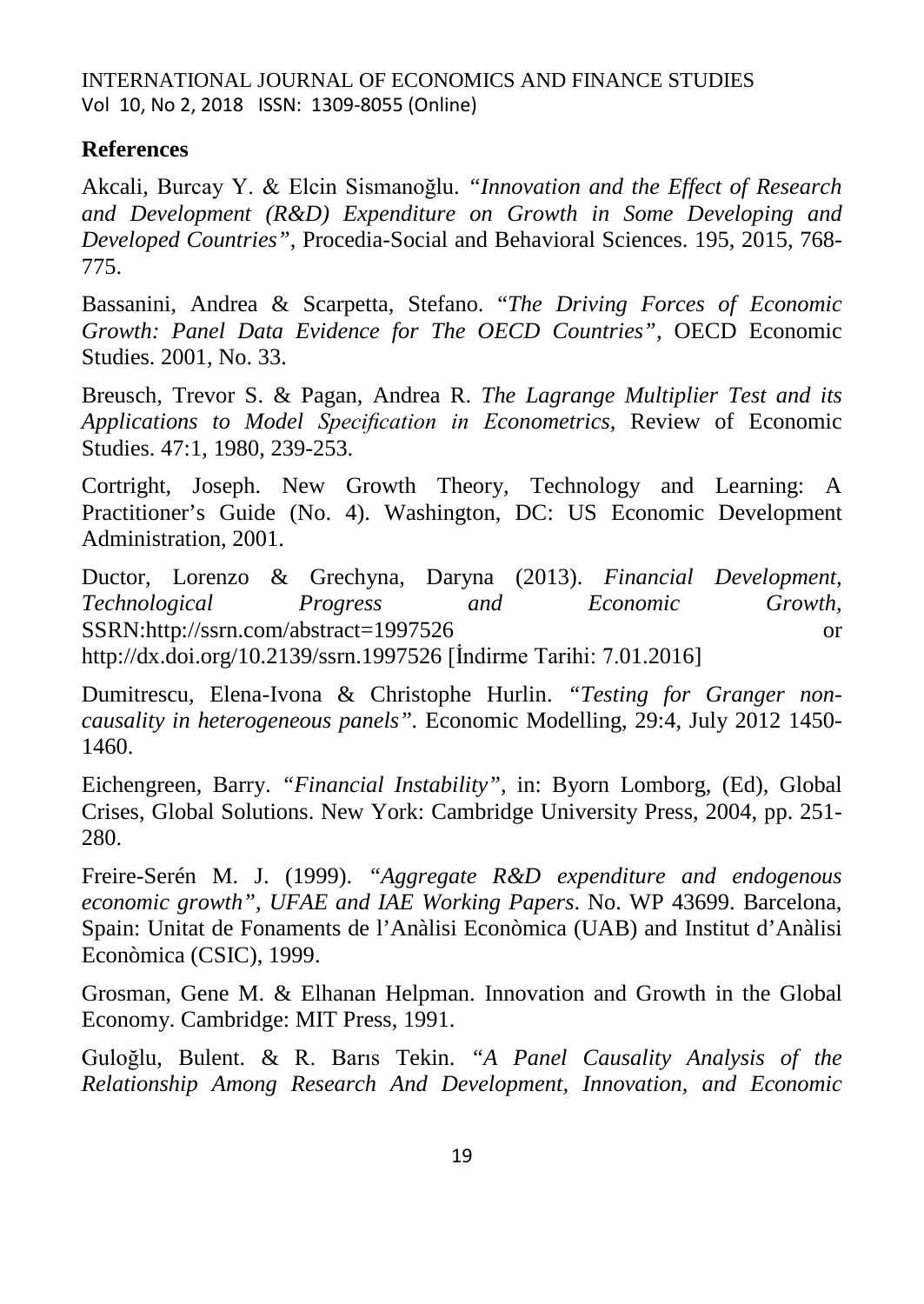*Growth in High-Income OECD Countries"*, Eurasian Economic Review, 2:1, June 2012, 32-47.

Hadri, Kaddour & Eiji Kurozumi. *"A Simple Panel Stationarity Test in the Presence of Serial Correlation and a Common Factor",* Economics Letters. 115:1, April 2012, 31–34.

Hall, Bronwyn H. *["Research and Development"](https://eml.berkeley.edu/%7Ebhhall/papers/BHH06_IESS_R&D.pdf)*, in: William A. Darity, (Ed), International Encyclopedia of the Social Sciences,  $2<sup>nd</sup>$  edition. Detroit: Macmillan Reference USA, 2008, pp. 199-201.

Horvath, Roman. *"Research & Development and Growth: A Bayesian Model Averaging Analysis"*, Economic Modelling. 28:6, November 2011, 2669–2673.

Inekwe, John N. *"The Contribution of R&D Expenditure to Economic Growth in Developing Economies"*, Social Indicators Research: An International and Interdisciplinary Journal for Quality-of-Life Measurement. 124:3, December 2015, 747-764.

Korkmaz, Suna. *"Türkiye'de Ar-Ge Yatırımları ve Ekonomik Büyüme Arasındaki İlişkinin VAR Modeli İle Analizi"*, Journal of Yaşar University. 20:5, 3320‐3330.

Kwiatkowski, Denis & Peter C.B. Phillips & Peter Schmidt & Yongcheoi Shin. *"Testing the Null Hypothesis of Stationarity against the Alternative of a Unit Root: How Sure Are We that Economic Time Series Have a Unit Root?"*, Journal of Econometrics. 54:1-3, October-December 1992, 159-178.

Lichtenberg, Frank R. *"R&D investment and international productivity differences"*, NBER Working Paper Series. No: 4161, September 1992.

Lucas, Robert E. Jr. *"On the mechanics of development planning"*, Journal of Monetary Economics. 22:1, July 1988, 3-42

Masino, Serena. "Macroeconomic Volatility, Institutional Instability and the Incentive to Innovate", Review of Development Economics. 19:1, February 2015, 116-131.

Özcan, Burcu & Ayşe Arı. *"The Relationship Between R&D Expenditures and Economic Growth: Panel Data Analysis"*, Maliye Dergisi. 166, Ocak-Haziran 2014, 39-55.

Pesaran, M. Hashem. *"Estimation and Inference in Large Heterogeneous Panels with Multifactor Error Structure",* Econometrica. 74:4, July 2006, 967-1012.